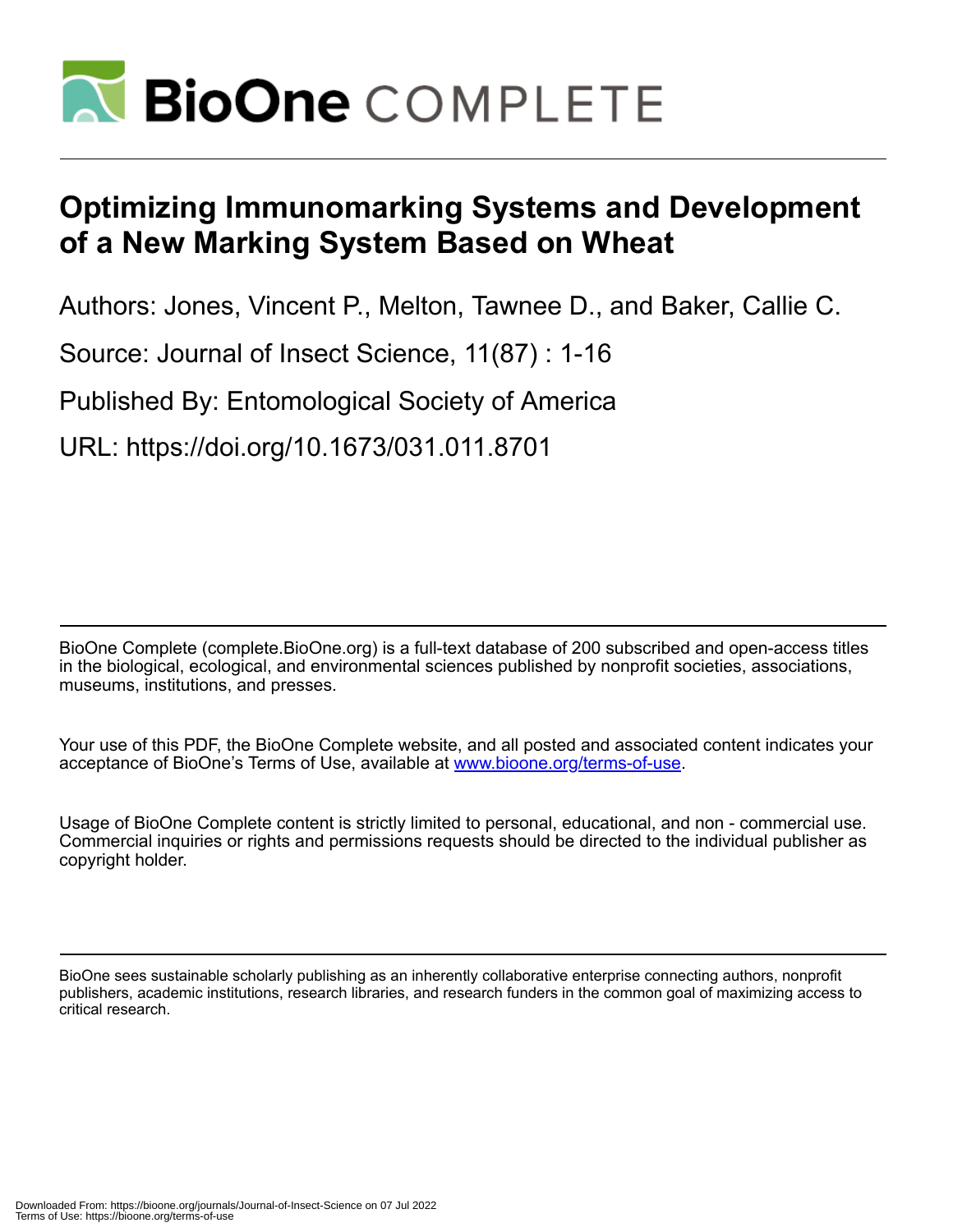

## **Optimizing immunomarking systems and development of a new marking system based on wheat**

Vincent P. Jones $a^*$ , Tawnee D. Melton $b$ , and Callie C. Baker $\epsilon$ 

Tree Fruit Research and Extension Center, Washington State University, 1100 N. Western Ave., Wenatchee, WA 98801

## **Abstract**

Immunomarking systems used to track large-scale movement patterns of insects are highly dependent on the efficiency of the enzyme linked imunosorbent assay (ELISA) reaction and logistical factors (e.g. concentration of marker applied, ability of the marker to wet the insect cuticle, and trapping methods). This paper examines ways to increase ELISA efficiency and mediate logistical factors, and provides information on a new immunomarking protein based on wheat gluten. The present studies on improving efficiency of the ELISA reactions showed that specially treated microplate surfaces were needed for soymilk and gluten assays, but not for egg albumin and casein assays. Sample dilution was investigated and was found to improve the signal/noise (S/N) ratio for the albumin and casein assays, but S/N ratios for the gluten and soymilk assays were less sensitive. However, for all assays, marked specimens were still detectable even with dilutions down to 6% of the original sample, which would allow more tests to be run on the same initial sample volume. For the logistical factors, these studies showed that marking of an insect by having it walk across a dried residue could be virtually eliminated for the casein and soymilk assays when the concentration applied was reduced to  $\leq 4\%$ , but residues of 0.125% egg that had been aged in the field seven days still marked 37.5% of test insects placed on the residues. Also, the adjuvant Sylgard® 309 used at 80 ppm enhanced wetting of the insect cuticle and had little or no effect on the ELISA reaction, but the wetting agents R-11 and Silwet® L-77 were much more likely to negatively affect ELISA performance. Five different trapping adhesives were also evaluated and found to reduce ELISA efficiency 38-45% for the casein assay and 61-78% for the soymilk assay, while the albumin and gluten assays were unaffected. The information provided in this paper can be used to help correct for inherent differences in marking efficiency of the different proteins by manipulation of sample preparation, adjuvants, and concentrations applied.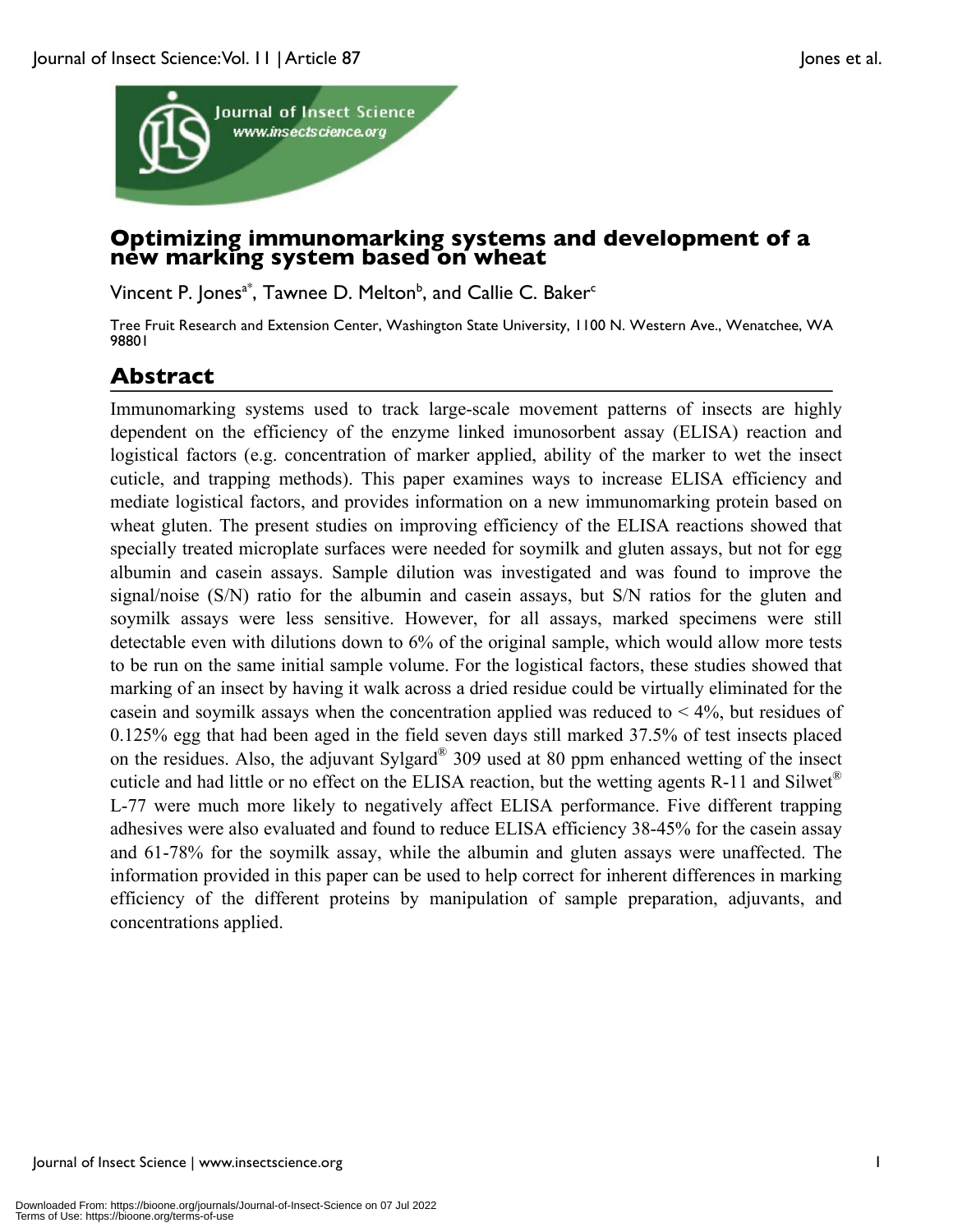**Keywords:** *Cacopsylla pyricola*, *Choristoneura rosaceana*, *Cydia pomonella*, dispersal, ELISA, mark-capture Correspondence<sup>a\*</sup> vpjones@wsu.edu, <sup>b</sup> twilburn@wsu.edu, c callie\_e@wsu.edu, \*Corresponding author **Editor:** Tugrul Giray was Editor of this paper. **Received:** 29 June 2010, **Accepted:** 7 March 2011 **Copyright :** This is an open access paper. We use the Creative Commons Attribution 3.0 license that permits unrestricted use, provided that the paper is properly attributed. **ISSN:** 1536-2442 | Vol. 11, Number 87

#### **Cite this paper as:**

Jones, VP, Melton, TE, Baker, CC. 2011. Optimizing immunomarking systems and development of a new marking system based on wheat*. Journal of Insect Science* 11:87 available online: insectscience.org/11.87

#### **Introduction**

Understanding landscape level movement patterns of insects promises to improve understanding of both population ecology and insect pest management. To date, most studies on insect movement have used mark-releaserecapture techniques, using laboratory-reared insects that are marked using various methods and then released in the field (Hagler and Jackson 2001). Unfortunately, extrapolating movement patterns of laboratory-reared insects to naturally occurring ones is of dubious validity because of behavioral abnormalities that are common with inbred laboratory-reared colonies.

An immunomarking method useful for markrelease-recapture studies has been described previously (Hagler et al. 1992). That system used proteins not present in the agricultural systems (rabbit and chicken IgG) to mark insects by either applying the proteins to the insect exterior or by feeding the protein to laboratory–reared individuals. After recapture, the proteins were detected using enzyme linked immunosorbent assays (ELISA) specific to each protein. Unfortunately, the rabbit and chicken IgG proteins used were extraordinarily expensive (roughly \$500/L), which precluded their use in marking large areas to study wild population movements.

However, from the standpoint of better understanding landscape level movement patterns, immunomarking has the potential advantage of allowing the use of multiple markers to measure movement between different areas. These studies also pointed the way in general to use proteins novel to a particular ecosystem for marking (Hagler et al. 1992).

The next major advance in immunomarking was the use of commercially available crude protein sources (egg white, soymilk, and casein) that could be diluted in water and applied using normal agricultural spray equipment or applied as dusts using dried versions of the proteins (Jones et al. 2006). These methods could be considered to be "second-generation" immunomarking protocols and are useful in both mark-releaserecapture studies and mark-capture studies where the insects in the field are marked directly, eliminating concerns of behavioral anomalies related to use of laboratory-reared insects. To date, the second generation markers have been used with several insect species to quantify movement between areas marked with different proteins (Jones et al. 2006; Boina et al. 2009; Horton et al. 2009; Basoalto et al. 2010; Hagler and Jones 2010).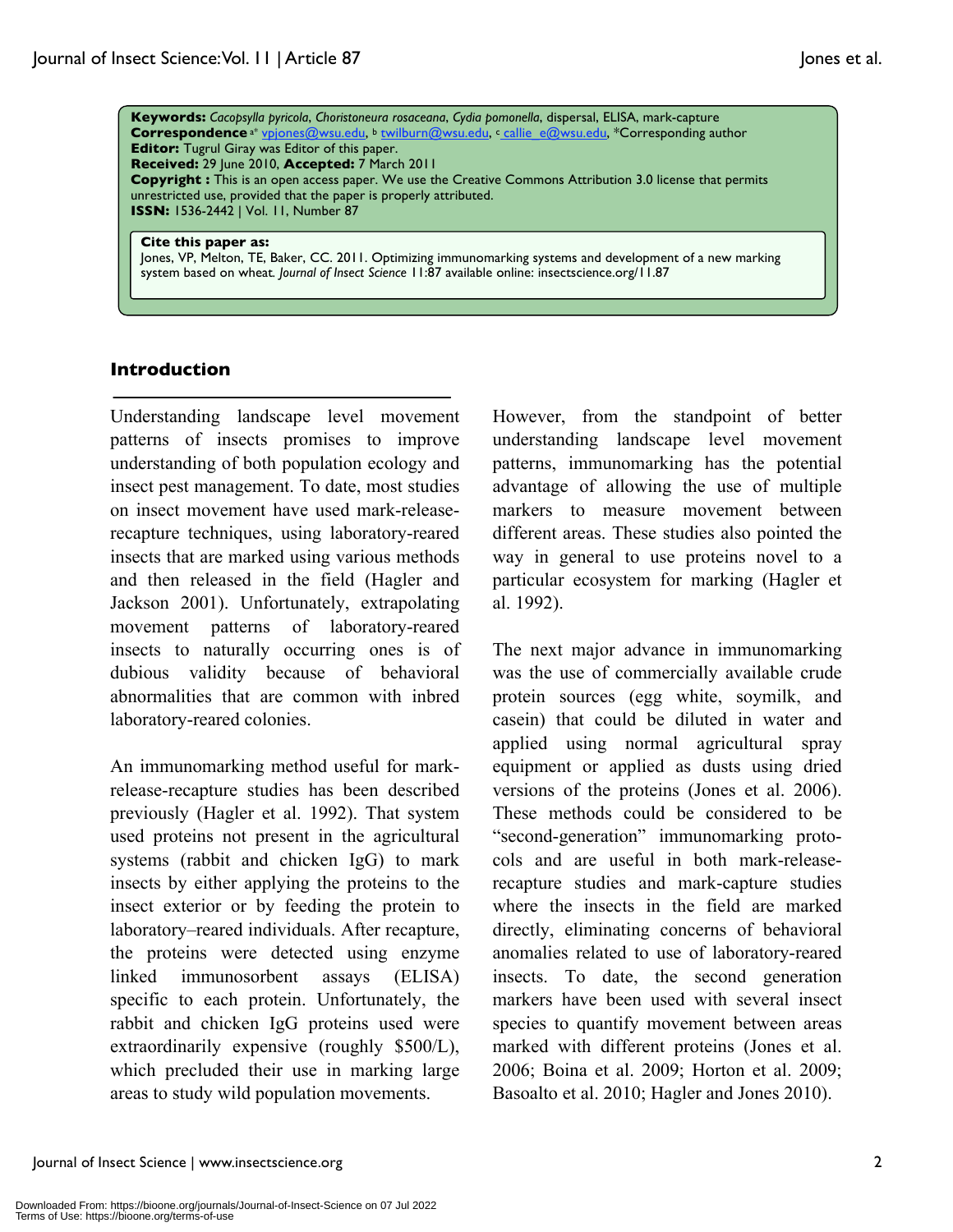Using the second generation immunomarking systems in a mark-capture design is much more challenging than mark-release-recapture studies commonly used with first generation immunomarking (Jones et al. 2006). In part, this is a result of having to use water of highly variable quality to dilute the antigen (i.e. pH, water hardness, organic solids) and the difficulty of wetting the insect cuticle (which is hydrophobic) using typical spray equipment. However, even with those issues, it was found that insects can mark themselves within <5 minutes by walking on a fresh-dried residue (Hagler and Jones 2010) and that the mark can last up to 20 days (Boina et al. 2009). Studies have also shown that insects can mark themselves at levels >90% by walking across a 12 day–old residue of an egg marker on an apple leaf, but recovery of the mark from insects walking on casein or soymilk residues was considerably less efficient (Jones et al. 2006). Studies in citrus and cotton show that residual marking has similar trends, but that there are significant differences probably related to leaf surface texture, hairiness, and waxes present (Boina et al. 2009; Hagler and Jones 2010). Those studies all suggest that improving the residue or having an additive that could improve penetration into tight spaces and/or increase wetting of the cuticle would likely improve the usefulness of the immunomarking system in some situations. In addition, having a concentration of each marker that would result in marking by direct contact alone without residual marking would provide increased flexibility in experimental design and potentially reduce costs of some experimental protocols.

A concern specific to the immunomarking technique is that tested insects need to be captured separately to reduce the possibility of transferring the mark by contact. Previous studies used sticky traps to capture insects (Jones et al. 2006; Boina et al. 2009; Horton et al. 2009; Basoalto et al. 2010; Hagler and Jones 2010), but different types of sticky material may cause problems by competitive binding to the ELISA well by physically coating a portion of the insect and preventing the marker protein from being extracted, or by binding to the antibodies and causing false positives. The physical coating of the insect is particularly a problem with some of the polybutene sticky materials used in insect traps because they may wick up on the insect.

Finally, a major drawback of the immunomarking system is that the microplate wells used for ELISA assays can only bind from 220 to 620 ng/cm<sup>2</sup> of protein (depending on the surface characteristics) (Esser 1997). Improper extraction techniques can result in a sample containing non-target proteins in much higher concentration than the desired marking proteins. When a sample solution with these characteristics is applied to an ELISA well, a low signal may result because concentrationdependent competition for binding sites between the target and non-target proteins (Crowther 2001). A low signal may also occur when using a clean sample (containing only the desired marking protein) present at very high concentrations if the secondary antibodies are unable to bind to the antigen because of steric inhibition (i.e. the marker molecules are too closely packed on the plate well for attachment of the antibodies) (Crowther 2001). Thus, dilution of a sample may result in better signal in some situations.

Optimizing the ELISA procedure, application methods, and trapping methods are critical for use of the immunomarking system. In this paper, the effects of: (1) microplate surface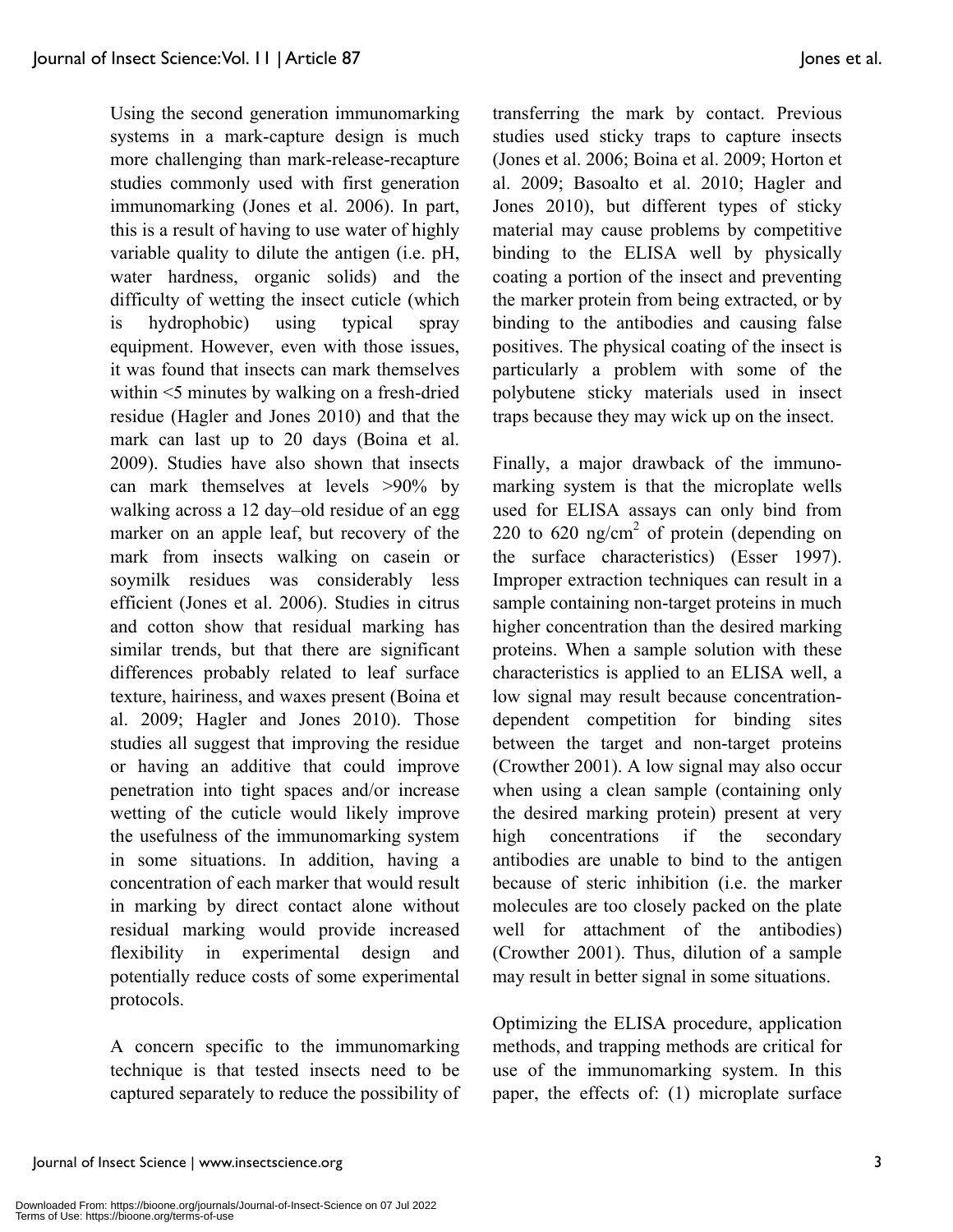treatments on ELISA performance, (2) sample dilution on marker detection, (3) marker concentration on residual marking, (4) adhesives on ELISA reaction, and (5) agricultural spray adjuvants on the ELISA reactions were all examined. Finally, an assay for wheat flour was developed for use in immunomarking, which expands the currently available number of independent marks possible to four.

#### **Materials and Methods**

#### **General ELISA protocols**

The ELISA protocols were the same as those described by Jones et al. (2006) with the following modifications to the blocker solutions and antibody diluents to reduce cost. Phosphate buffered saline (PBS) (Sigma-Aldrich, www.sigmaaldrich.com) + 1300 ppm Silwet L-77 (Helena Chemical Co., www.helenachemical.com) + 20% bovine serum (BS) (Sigma-Aldrich) was used as the blocker for the egg and soymilk assays, and PBS + 20% BS was used for the casein assay. The primary antibody for the soymilk and casein assays was diluted in  $PBS + 1300$  ppm Silwet L-77 + 20% BS, and for the egg assay was diluted in PBS + 30% BS.

In all studies, after incubation of the TMB (3, 3, 5, 5-tetramethylbenzidine) chromogen (ImmunoPure Ultra TMB substrate kit # 34028; Pierce Biotechnology, www.piercenet .com), 80 l of 2 N  $H_2SO_4$  was added to each ELISA well to stop the reaction. The stopped solution was then read using a dual wavelength microplate reader (Emax plate reader; Molecular Devices, www.molecular devices.com) at 450 nm using 490 nm as the reference standard. All readings were corrected (blanked) using wells with the TBS (tris-buffered saline, pH 8.0, catalog number T-6664, Sigma Aldrich) + 0.3 g/L EDTA control (sodium (tetra) ethylenediamine tetra acetate, Sigma Aldrich) extraction buffer with no antigen. The use of dual wavelength to read the optical density (OD) and the correction using the sample object not exposed to antigen greatly reduces OD of the negative controls, but also reduces the likelihood of low-level non-specific binding resulting in a false positive. As measured by the microplate reader, the OD values range from 0 to 4, with the highest numbers indicating the darkest color and the highest concentration of antigen (marker protein).

#### **Wheat gluten ELISA protocols**

The gluten assay was developed as an indirect ELISA and used essentially the same protocol as the soymilk assay as described above (all antibody diluents, blocker solution, wash protocols, incubation times and temperatures, same secondary antibody, sample extractions and volumes). The only exception was that a rabbit anti-gliadin primary antibody (Sigma Aldrich; catalog  $# G9144$ ) was used instead of the soy primary antibody. The rabbit antigliadin primary antibody responds to gluten from wheat. The assay was tested to determine its sensitivity in the same manner as described by previously for the other three marker assays (Jones et al. 2006). Essentially, a serial dilution of a 10 ppm high-gluten wheat flour (Bob's Red Mill Natural Foods, www.bobsredmill.com) solution was tested to determine when all replicates  $(N = 8)$  of a given dilution were higher than the mean plus four standard deviations of the TBS + EDTA control. Sensitivity is presented as ppm of gluten, not gliadin.

## **Effect of different microplate surface treatments**

Microplates are manufactured with different surface treatments to enhance binding of antigens that have different chemical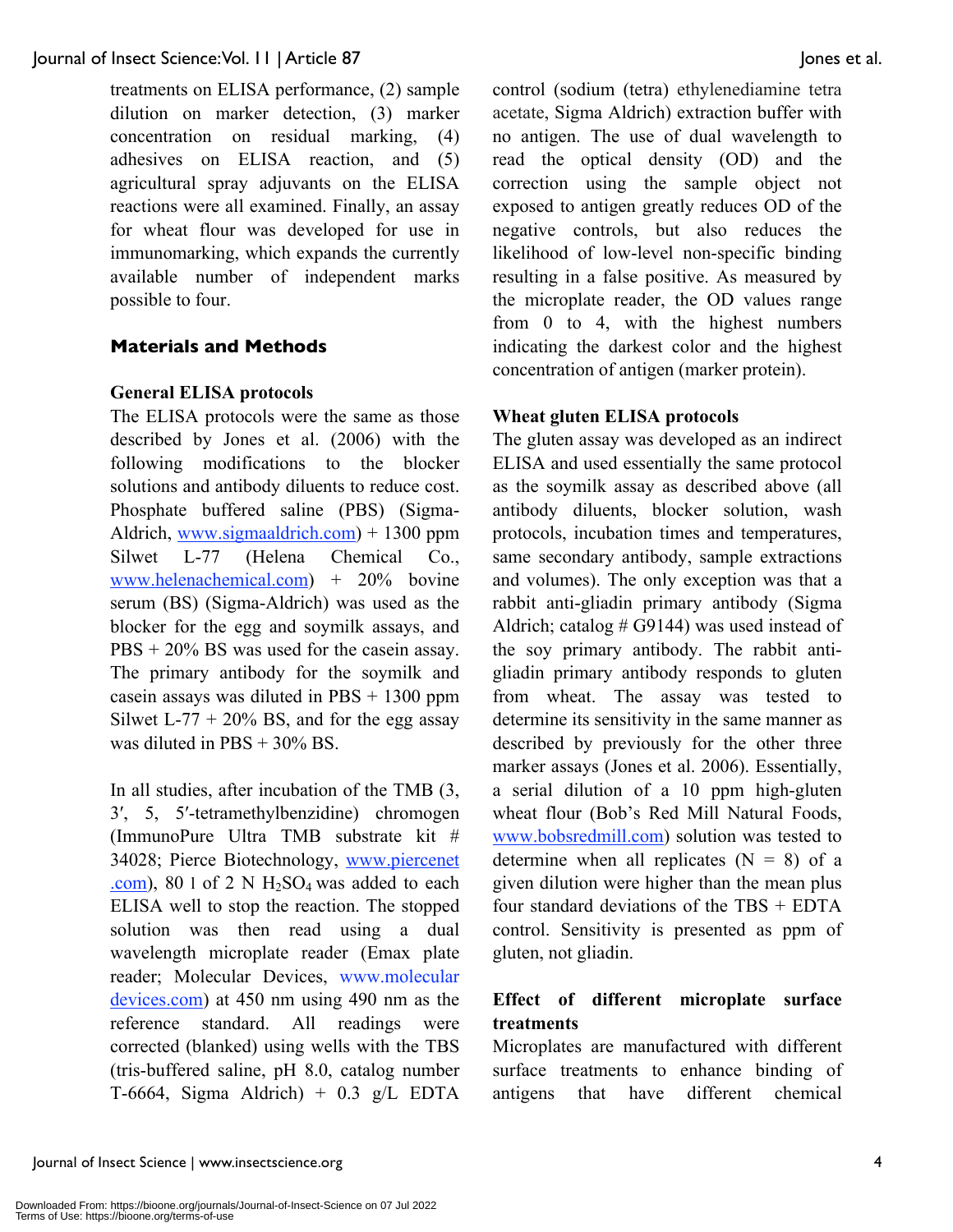properties. Four different types of plates from the same manufacturer (Nalgene-Nunc International, www.nalgenunc.com) representing a range of surface treatments available were tested. These plates ranged from an untreated surface (cat. no. 260836), one that enhanced binding of hydrophobic antigens (Polysorp, catalog  $#$  456529), one that has enhanced affinity for both hydrophobic and hydrophilic antigens (Maxisorp, catalog  $# 456537$ ) to a surface that has an enhanced affinity for highly polar compounds (Multisorp, catalog #467340). All microplates tested had flat-bottomed wells.

Microplate tests were set up to evaluate binding of the different antigens (soymilk, casein, and albumin all at 1 ppm, gluten at 10 ppm) with the negative controls being pear psylla, *Cacopsylla pyricola* (Foerster) (Homoptera: Psyllidae), that were ground in 1 ml TBS + EDTA buffer using microtube grinders (USA Scientific Inc., www.usascientific.com). All plates for a given antigen were run the same day with identical positive and negative controls and used the same antibody solutions to reduce variation. All microplates were blanked on wells coated with only TBS + EDTA. Microplate performance for a particular antigen was evaluated by how well it bound the antigen as determined by the OD of the positive samples and how low the OD was for the negative control pear psylla samples. To summarize this information, the signal/noise ratio (S/N) was calculated as:

 $S/N$  ratio =  $\frac{OD \space of \space positive \space control}{positive \space threshold}$ 

The denominator of the equation is actually the OD value required for a ground pear psylla to be considered marked using the mean OD + four standard deviations criterion (Jones et al. 2006). The ratio was not tested statistically for differences in the ratio, but instead used it as a broad guide as to the suitability of the different plate types for a particular marker antigen.

#### **Dilution effects on marker detection**

Samples were collected into 1 ml of TBS + EDTA buffer and soaked for 3 minutes, the insect was then removed and the buffer tested for antigen. The insect was removed to prevent the extraction of large amounts of non-specific compounds which could cause non-specific binding or if the marker is in too high a concentration that would cause steric inhibition. Dilution was examined to reduce these potential problems, but a secondary benefit of dilution was the possibility that more tests could be run on the same volume of original sample if necessary.

The effect of diluting the sample on detectability and the S/N ratio was performed using 1:1 serial dilutions (using  $TBS + EDTA$ buffer) of positive samples that resulted in a range of concentrations from 100 to 1.56% of the original sample. The positive samples were obtained by spraying 2 ml of marker solution on arenas containing the test insects using an airbrush (Testors, www.testers.com). The rates of marker applied are given in tables 2 and 3. Test insects were adult obliquebanded leafroller, *Choristoneura rosaceana* (Harris) (Lepidoptera: Tortricidae), and *C. pyricola* adults that were either ground in 1 ml TBS +EDTA buffer using a microtube pestle or not. All samples were processed using the normal assay protocols.

## **Effect of concentration applied on residual marking**

As mentioned above, there are situations where it would be useful to have no residual marking. A logical method of reducing residual marking is to reduce the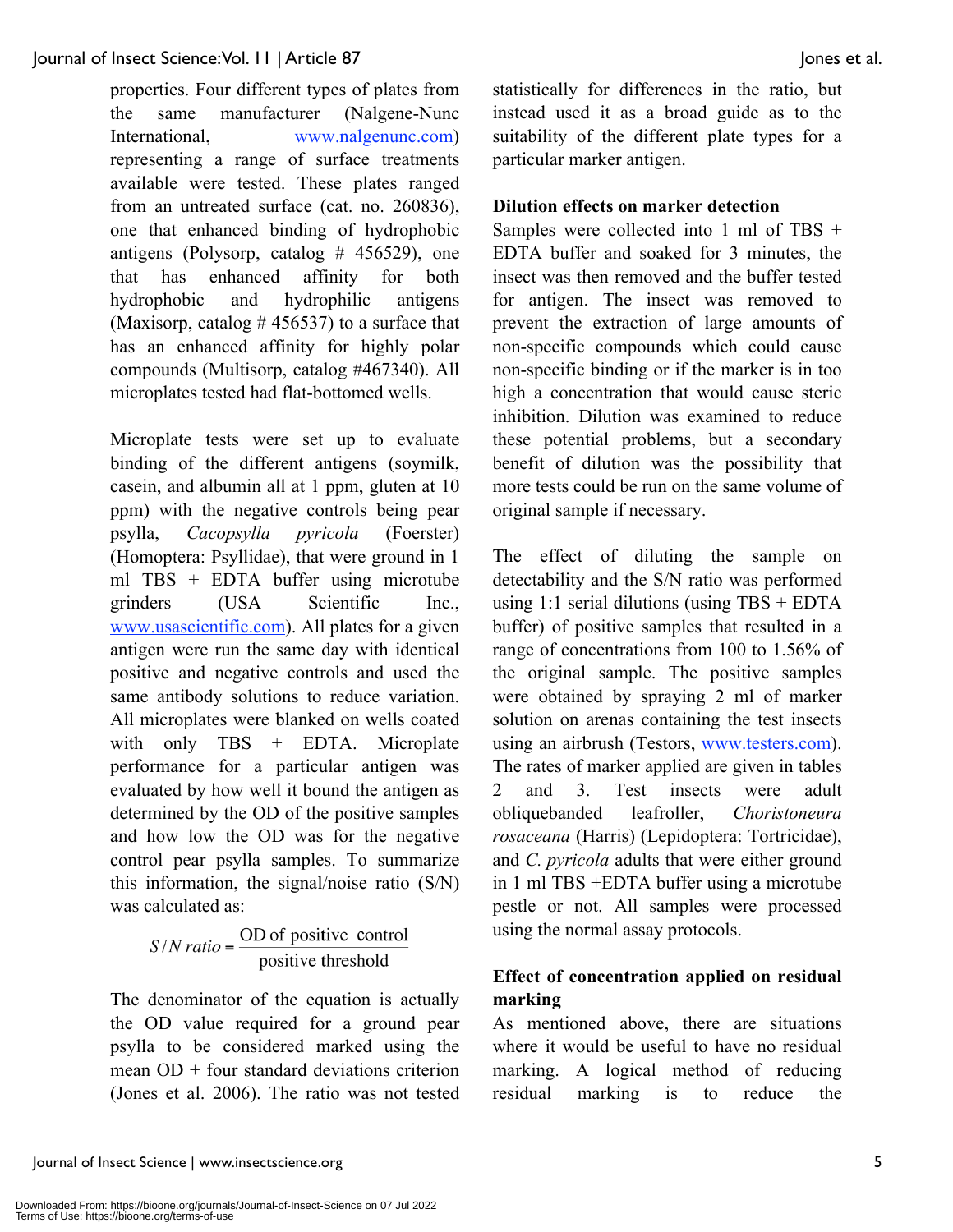concentration of the marker applied. This approach is feasible because the concentrations applied in previous studies were >1 million times the detection limit of the different assays (Jones et al. 2006).

To mark insects in this study, water sprout shoots on full size apple trees (c.v. Red Delicious) at the Washington State University Tree Fruit Research and Extension Center (WSU-TFREC) in Wenatchee, WA, were dipped into 3.7 L Ziploc® plastic bags filled with 1 L of marker solution. For each shoot, all leaves below the portion placed in the bag were removed and a piece of flagging tape was attached to the shoot that had the type of marker and concentration applied. All leaves on a shoot were collected one or five days after treatment and brought to the laboratory for testing. In the laboratory, a 7 mm leaf disc was removed with a cork borer from each leaf and submerged for 3 minutes in a microcentrifuge tube with  $1 \text{ ml} TBS + EDTA$ buffer solution. The leaf discs were then removed and the assays run on the buffer solution. The remaining portions of the leaves were used to line the inside a 1 L container along the sides, top, and bottom. Twenty-four pear psylla collected from unmarked pear trees at WSU-TFREC, were added to each container. After 24 hours, the insects were removed from the leaves, placed in 1 ml TBS + EDTA buffer for three minutes, discarded, and the buffer was tested for the marker. Because pear psylla rarely feed on apple leaves, and because the buffer tested had only washed the exterior of the insect (i.e. no grinding was involved), any psylla testing positive acquired the mark by contact with the treated surface. Three concentrations of each marker were initially tested (Table 1), but three additional concentrations of the egg marker were needed to reach the point that residual contact marking was minimized. In this second set of concentrations, the same methods were used, but leaves were collected 1 and 7 days after treatment. The gluten assay was not tested in this fashion because wheat flour does not readily dissolve in water; instead it becomes (at best) a suspension and does not dry uniformly, but leaves clumps of flour particularly where leaf hairs are most dense.

#### **Effect of different spray adjuvants in laboratory and field studies**

The initial stage of this test was simply to determine if the spray adjuvants (Table 6) would speed the wetting of the cuticle for codling moth, *Cydia pomonella* L. (Lepidoptera: Tortricidae) adults. Each adjuvant was evaluated by placing a  $2\mu$ l droplet of distilled water plus adjuvant at full manufacturer's field rate on a moth's wing. The wing was then observed under a dissecting microscope and classified as either: (1) showing wetting within 30 sec, (2) wetting within 5 min, or (3) not showing appreciable wetting. Only adjuvants that fell into category 1 were of interest and were tested further. For each adjuvant from category 1, a 1:1 serial dilution was performed down to the point that the adjuvant would no longer wet the cuticle of our codling moth adults within 30 sec.

The lowest concentration of the spray adjuvant that resulted in wetting of the wing was then tested for any inhibitory effects on the ELISA reactions. These inhibitory tests were run for the casein, albumin, and soymilk assays by mixing enough antigen with tap water to generate a 20000 ppm solution and then performing 1:1 serial dilutions with tap water to generate 10000, 5000, 2500, and 1250 ppm marker solutions. For the wheat flour antigen, because a 20,000 ppm suspension could not be made, the rates used were 15000, 7500, 3750, and 1875 ppm. Each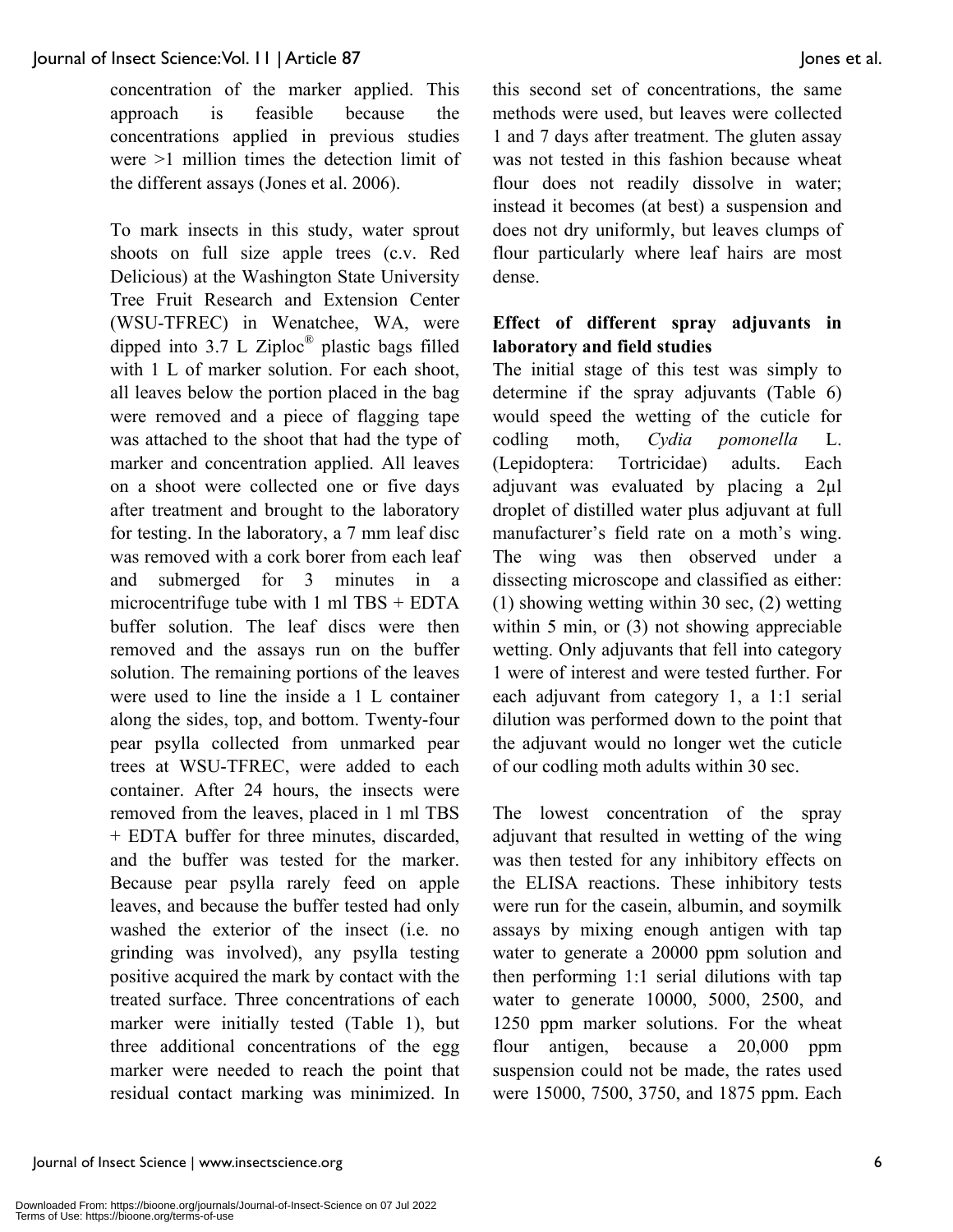of the serial dilution samples were split in half, and the adjuvant was added at the rates determined above to one of the two samples and the other sample served as a no-adjuvant control. The standard ELISA was then run to determine adjuvant effects on the ELISA reaction as determined by OD. The concentrations tested were chosen because they started at the highest concentrations used for field marking (except for the gluten assay) and decreased to levels that would simulate aged residues.

Data were analyzed using *t*-tests (unequal variance) to determine if the average OD of the antigen only positive control at a give ppm was significantly different than the adjuvant plus antigen at the same ppm. Because there were five concentrations tested for each antigen/adjuvant, the Bonferroni adjustment for the number of comparisons (i.e.  $\alpha$  = 0.05/5) was used to insure type I errors were minimized (Quinn and Keough 2008).

#### **Effect of trapping adhesives**

Trapping adhesives were tested by collecting a small amount ( $\approx$  8 mg) from traps purchased from four different manufactures on toothpicks (Table 4). The toothpicks were then placed in a microcentrifuge tube for 3 minutes with 1 ml TBS buffer. After that point, the toothpicks were removed, and half of the buffer was used as a no antigen adhesive treatment and for the other half, 1 l antigen was added to the solution to act as a positive antigen adhesive treatment. These samples were then run through a standard ELISA with separate negative (TBS buffer only) and positive treatments (TBS + antigen). A total of 8 replicates per treatment were run for each adhesive treatment. In addition to the trap adhesives, an adhesive (tangle trap liquid insect trap coating) designed to remain tacky, but essentially dry, was evaluated. This

material was evaluated by brushing a small amount on the toothpick ( $\approx 8$  mg), and after it set (1-2 min), it was run through the same assays. Analysis of the adhesive studies were done by using one-way ANOVA followed by Dunnett's test (Anonymous 2009) performed separately for positive and negative treatments with  $\alpha$  = 0.01 for each assay.

#### **Results**

#### **Gluten assay sensitivity**

The gluten marker was detected in all eight wells down to 15 ppb using the standard Polysorp microplates. The change in OD with antigen concentration was virtually identical to that seen for the casein assay (Figure 1).



#### **Microplate surface treatments**

The four antigens each responded slightly differently to the microplate surface treatments. For the casein (cow's milk) antigen, the S/N ratio varied from 6.4 to 37.3. The Polysorp surface had the highest S/N ratio (37.3), followed closely by the Maxisorp surface (35.7) (Table 1). The other two types of microplates were markedly inferior in terms of the S/N ratio, primarily because of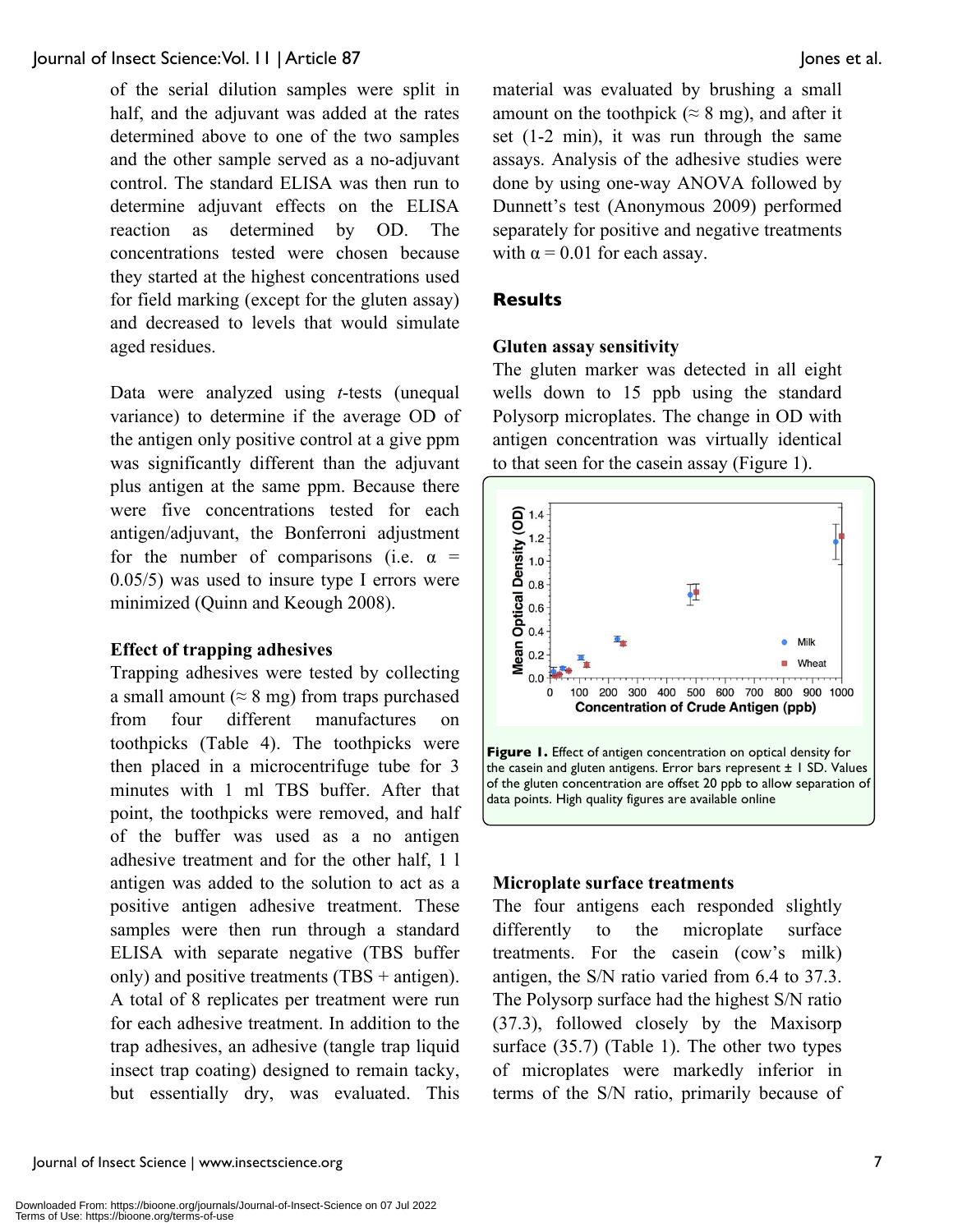the low binding of the 1-ppm standards on those plates.

**Table 1.** Effect of antigen concentration on optical density for the casein and gluten antigens. Error bars represent  $\pm$  1 SD. Values of the gluten concentration are offset 20 ppb to allow separation of data points.

| <b>OD</b> of Positive | OD of<br><b>Untreated</b>                                                                                                                                                                                                                                                                                                        | <b>Positive</b>                                                                     | <b>Mean S/N</b>                                                                                                                                                                                                                                                                                                                                              |
|-----------------------|----------------------------------------------------------------------------------------------------------------------------------------------------------------------------------------------------------------------------------------------------------------------------------------------------------------------------------|-------------------------------------------------------------------------------------|--------------------------------------------------------------------------------------------------------------------------------------------------------------------------------------------------------------------------------------------------------------------------------------------------------------------------------------------------------------|
|                       |                                                                                                                                                                                                                                                                                                                                  |                                                                                     | ratio <sup>e</sup>                                                                                                                                                                                                                                                                                                                                           |
|                       |                                                                                                                                                                                                                                                                                                                                  |                                                                                     |                                                                                                                                                                                                                                                                                                                                                              |
|                       |                                                                                                                                                                                                                                                                                                                                  |                                                                                     | 13.6                                                                                                                                                                                                                                                                                                                                                         |
|                       |                                                                                                                                                                                                                                                                                                                                  |                                                                                     | 6.4                                                                                                                                                                                                                                                                                                                                                          |
|                       |                                                                                                                                                                                                                                                                                                                                  | 0.107                                                                               | 35.7                                                                                                                                                                                                                                                                                                                                                         |
| $3.617 \pm 0.397$     | $0.051 \pm 0.011$                                                                                                                                                                                                                                                                                                                | 0.097                                                                               | 37.3                                                                                                                                                                                                                                                                                                                                                         |
|                       |                                                                                                                                                                                                                                                                                                                                  |                                                                                     |                                                                                                                                                                                                                                                                                                                                                              |
| $2.736 \pm 0.119$     | $0.037 \pm 0.009$                                                                                                                                                                                                                                                                                                                | 0.072                                                                               | 38                                                                                                                                                                                                                                                                                                                                                           |
| $3.217 \pm 0.191$     | $0.041 \pm 0.009$                                                                                                                                                                                                                                                                                                                | 0.077                                                                               | 41.8                                                                                                                                                                                                                                                                                                                                                         |
| $3.921 \pm 0.165$     | $0.046 \pm 0.010$                                                                                                                                                                                                                                                                                                                | 0.085                                                                               | 46.1                                                                                                                                                                                                                                                                                                                                                         |
| $3.403 \pm 0.411$     | $0.048 \pm 0.009$                                                                                                                                                                                                                                                                                                                | 0.084                                                                               | 40.5                                                                                                                                                                                                                                                                                                                                                         |
|                       |                                                                                                                                                                                                                                                                                                                                  |                                                                                     |                                                                                                                                                                                                                                                                                                                                                              |
| $3.452 \pm 0.223$     | $0.011 \pm 0.010$                                                                                                                                                                                                                                                                                                                | 0.053                                                                               | 65.1                                                                                                                                                                                                                                                                                                                                                         |
| $0.205 \pm 0.119$     | $0.003 \pm 0.021$                                                                                                                                                                                                                                                                                                                | 0.088                                                                               | 2.3                                                                                                                                                                                                                                                                                                                                                          |
| $3.927 \pm 0.000$     | $-0.009 \pm 0.032$                                                                                                                                                                                                                                                                                                               | 0.118                                                                               | 33.3                                                                                                                                                                                                                                                                                                                                                         |
| $3.968 \pm 0.000$     | $0.002 \pm 0.014$                                                                                                                                                                                                                                                                                                                | 0.057                                                                               | 69.6                                                                                                                                                                                                                                                                                                                                                         |
|                       |                                                                                                                                                                                                                                                                                                                                  |                                                                                     |                                                                                                                                                                                                                                                                                                                                                              |
| $0.540 \pm 0.039$     | $0.022 \pm 0.013$                                                                                                                                                                                                                                                                                                                | 0.073                                                                               | 7.4                                                                                                                                                                                                                                                                                                                                                          |
| $2.547 \pm 0.500$     | $0.022 \pm 0.013$                                                                                                                                                                                                                                                                                                                | 0.073                                                                               | 34.9                                                                                                                                                                                                                                                                                                                                                         |
| $3.948 \pm 0.078$     | $0.033 \pm 0.018$                                                                                                                                                                                                                                                                                                                | 0.103                                                                               | 38.3                                                                                                                                                                                                                                                                                                                                                         |
| $3.768 \pm 0.452$     | $0.034 \pm 0.019$                                                                                                                                                                                                                                                                                                                | 0.11                                                                                | 34.3                                                                                                                                                                                                                                                                                                                                                         |
|                       |                                                                                                                                                                                                                                                                                                                                  |                                                                                     |                                                                                                                                                                                                                                                                                                                                                              |
|                       | <b>Standard</b><br>$1.127 \pm 0.085$<br><b>Untreated</b><br>Multisorp <sup>a</sup><br>$1.052 \pm 0.278$<br>$3.818 \pm 0.245$<br>Polysorp <sup>c</sup><br>Untreated<br>Multisorp<br>Maxisorp<br>Polysorp<br><b>Untreated</b><br>Multisorp<br>Maxisorp<br>Polysorp<br><b>Untreated</b><br>Multisorp<br>Maxisorp<br><b>Polysorp</b> | <b>Ground Psylla</b><br>$0.040 \pm 0.011$<br>$0.062 \pm 0.026$<br>$0.034 \pm 0.018$ | threshold <sup>d</sup><br>0.083<br>0.165<br>a Binds highly polar molecules. Hydrophobic analytes will not adhere<br>to wells. <b>b</b> High binding for proteins or antibodies. <b>c High binding for</b><br>hydrophobic antigens. d Positive threshold = average OD untreated<br>ground pear psylla $+4 \times$ standard deviation of untreated ground pear |

The S/N ratios for the different microplate types with the soymilk antigen were relatively uniform, varying from 38 to 46.1. The best microplate type in terms of S/N ratio was the Maxisorp surface, with the Multisorp and Polysorp surface treatments being very similar, and the untreated surface treatment being only slightly lower. The better performance of the treated plates is primarily a result of a higher binding of the positive standards, which was greater than the increased OD found in the negative controls. The slight difference in performance between the different plate types would not alone justify the increased costs associated with the special surface treatments for the soymilk antigen.

Albumin showed large differences in S/N ratio between surface treatments, with the Polysorp and untreated plates being the top two and the Maxisorp and Multisorp having only 48 and 3.3%, respectively, of the S/N ratio obtained by the Polysorp plates. The low Multisorp plate performance is related to the poor binding of the 1 ppm standard, while the Maxisorp performance is related to its high variability in binding of the negative control ground pear psylla homogenate. As with the soymilk assay, the performance differences associated with the Polysorp versus the untreated surface plates would not justify the higher cost of using albumin.

The gluten antigen showed little difference between the Multisorp, Maxisorp, and Polysorp surface treatments in terms of the S/N ratio. However, the positive standard bound much better to the Maxisorp and Polysorp microplates than the other two types. Overall, there were few differences between any of the specialty surface treatment microplates for the gluten assay, but untreated microplates were unacceptable because of low binding of the positive samples.

#### **Dilution effects on marker detection**

The serial dilution of the *C. rosaceana* samples marked with casein showed that all of the marked moths could be detected at all dilutions (Table 2). However, when the dilution dropped below 25%, the S/N ratio dropped from  $\approx$  70 to <40 with a rapid drop off as dilution of the sample increased (Table 2). The gluten assay had a very modest S/N ratio compared to the casein or albumin assays, but performed similar to the casein assay in that there was little difference in S/N ratio above 25% dilution, however, it dropped after that point. The soymilk assay showed the lowest S/N ratio of all the markers (Table 2). Dilution of the soymilk assay beyond 6.25%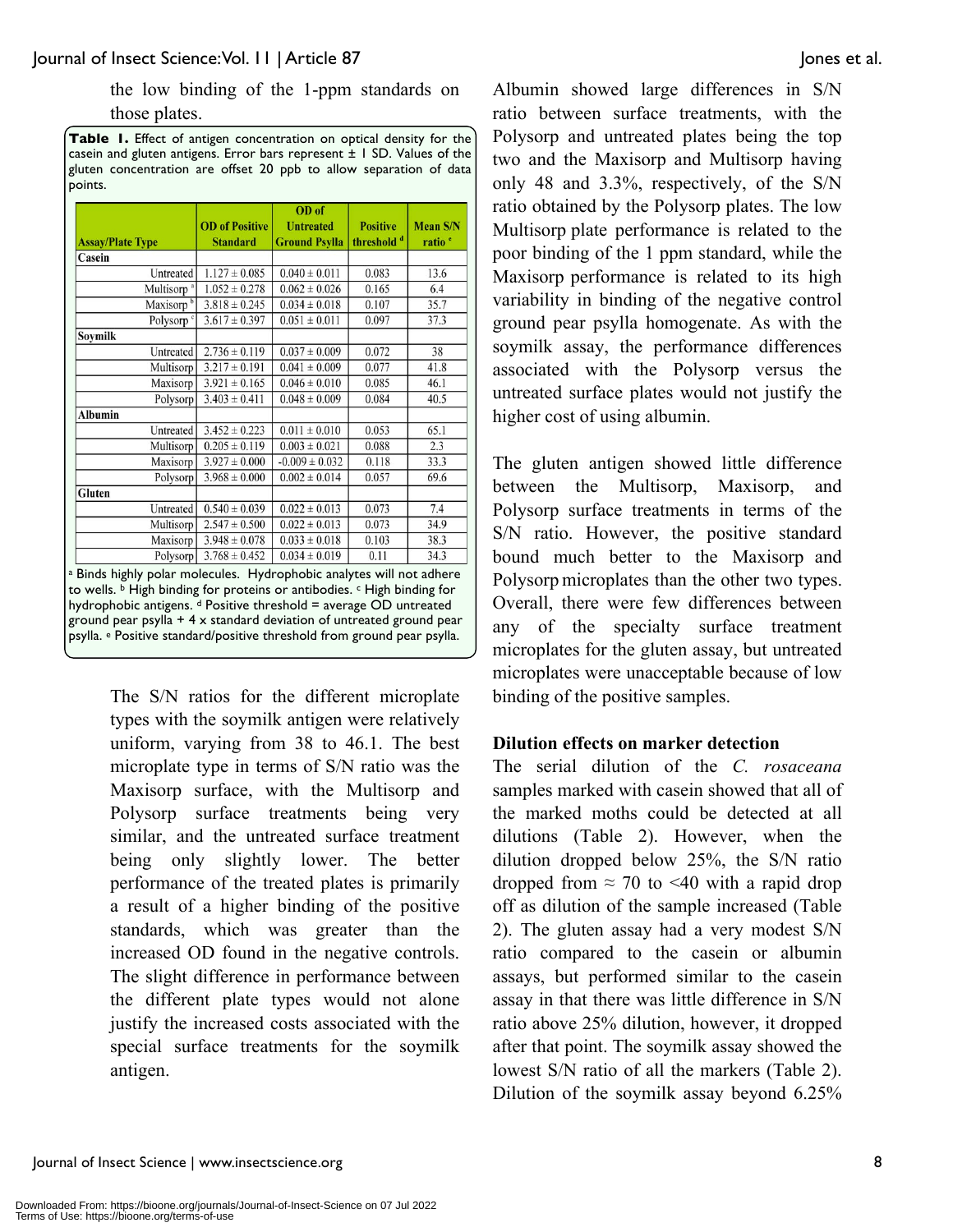reduced the percentage of samples testing positive from 100 to 75%.

The albumin assay had by far the greatest S/N ratio of all the markers, in part because of the extremely low values of the positive threshold (Table 2). Dilution had the greatest impact on the S/N ratio of the albumin assay; the best performance for S/N ratio was between 25 and 6.25% dilution with the highest mean OD of treated moths registering with the 6.25% dilution. The increased S/N ratio and the higher positive control values between 25 and 6.25% dilution suggests that steric inhibition may be a factor with the albumin assay at high marker concentration.

**Table 2.** Effect of diluting samples of adult obliquebanded leafroller, *Choristoneura rosaceana* on the signal to noise ratio and the mean OD and the positive threshold (N=8).

| $\frac{0}{0}$<br><b>Undiluted</b><br><b>Sample</b> | <b>Mean OD</b><br><b>Treated</b><br><b>Moths</b> | <b>Positive</b><br><b>Threshold</b> <sup>a</sup> | $\frac{0}{2}$<br><b>Samples</b><br><b>Positive</b> | S/N<br>ratio <sup>b</sup> | <b>Positive</b><br>Standard <sup>c</sup> | <b>Marked</b><br>with |
|----------------------------------------------------|--------------------------------------------------|--------------------------------------------------|----------------------------------------------------|---------------------------|------------------------------------------|-----------------------|
| Casein                                             |                                                  |                                                  |                                                    |                           |                                          |                       |
| 100                                                | $1.310 \pm 0.610$                                | 0.022                                            | 100                                                | 59.5                      | $1.190 \pm 0.109$                        | $1000$ ppm            |
| 50                                                 | $1.384 \pm 0.700$                                | 0.023                                            | 100                                                | 60.2                      |                                          |                       |
| 25                                                 | $1.178 \pm 0.599$                                | 0.017                                            | 100                                                | 69.3                      |                                          |                       |
| 12.5                                               | $0.895 \pm 0.514$                                | 0.024                                            | 100                                                | 37.3                      |                                          |                       |
| 6.25                                               | $0.550 \pm 0.300$                                | 0.017                                            | 100                                                | 32.4                      |                                          |                       |
| 3.125                                              | $0.288 \pm 0.150$                                | 0.015                                            | 100                                                | 19.2                      |                                          |                       |
| 1.5625                                             | $0.140 \pm 0.074$                                | 0.019                                            | 100                                                | 7.4                       |                                          |                       |
| <b>Soymilk</b>                                     |                                                  |                                                  |                                                    |                           |                                          |                       |
| 100                                                | $0.547 \pm 0.242$                                | 0.14                                             | 100                                                | 3.9                       | $3.678 \pm 0.271$                        | $1000$ ppm            |
| 50                                                 | $0.663 \pm 0.301$                                | 0.171                                            | 100                                                | 3.9                       |                                          |                       |
| 25                                                 | $0.664 \pm 0.304$                                | 0.261                                            | 100                                                | 2.5                       |                                          |                       |
| 12.5                                               | $0.553 \pm 0.290$                                | 0.148                                            | 100                                                | 3.7                       |                                          |                       |
| 6.25                                               | $0.360 \pm 0.199$                                | 0.141                                            | 100                                                | 2.6                       |                                          |                       |
| 3.125                                              | $0.173 \pm 0.084$                                | 0.099                                            | 75                                                 | 1.7                       |                                          |                       |
| 1.5625                                             | $0.086 \pm 0.048$                                | 0.055                                            | 75                                                 | 1.6                       |                                          |                       |
| Albumin                                            |                                                  |                                                  |                                                    |                           |                                          |                       |
| 100                                                | $0.391 \pm 0.259$                                | 0.002                                            | 100                                                | 195.5                     | $3.854 \pm 0.255$                        | $1000$ ppm            |
| 50                                                 | $0.591 \pm 0.487$                                | 0.003                                            | 100                                                | 197                       |                                          |                       |
| 25                                                 | $0.926 \pm 0.818$                                | 0.003                                            | 100                                                | 308.7                     |                                          |                       |
| 12.5                                               | $1.597 \pm 1.277$                                | 0.003                                            | 100                                                | 532.3                     |                                          |                       |
| 6.25                                               | $1.850 \pm 1.172$                                | 0.006                                            | 100                                                | 308.3                     |                                          |                       |
| 3.125                                              | $1.044 \pm 0.591$                                | 0.004                                            | 100                                                | 261                       |                                          |                       |
| 1.5625                                             | $0.434 \pm 0.281$                                | 0.003                                            | 100                                                | 144.7                     |                                          |                       |
| Gluten                                             |                                                  |                                                  |                                                    |                           |                                          |                       |
| 100                                                | $3.982 \pm 0.000$                                | 0.181                                            | 100                                                | 22                        | $3.974 \pm 0.022$ 80,000 ppm             |                       |
| 50                                                 | $3.860 \pm 0.180$                                | 0.155                                            | 100                                                | 24.9                      |                                          |                       |
| 25                                                 | $3.450 \pm 0.596$                                | 0.151                                            | 100                                                | 22.8                      |                                          |                       |
| 12.5                                               | $2.477 \pm 0.933$                                | 0.174                                            | 100                                                | 14.2                      |                                          |                       |
| 6.25                                               | $1.683 \pm 1.037$                                | 0.161                                            | 100                                                | 10.5                      |                                          |                       |

<sup>a</sup> Positive threshold = average OD (control psylla) + 4 x standard deviation (control psylla). b S/N ratio =Mean OD treated/positive threshold.  $\epsilon$  Positive standard was 1 ppm for the milk, soy, and egg assays; 10 ppm for wheat assay.

> The psylla samples illustrate the effect of having large amounts of non-marking proteins

in a sample when grinding occurred (Table 3). In all cases, the negative controls were considerably higher and more variable in the ground samples than in the non-ground samples resulting in a much higher positive threshold and lower S/N ratio (Table 3). The extreme S/N ratio in the pear psylla samples controls (not ground) (Table 3) compared to the *C. rosaceana* (Table 2) is caused by the higher marker dose used with the experiments using pear psylla (20,000-80,000 ppm) compared to the dose used to mark the *C. rosaceana* (1,000 ppm for casein, soymilk, and albumin and 10,000 ppm with gluten).

**Table 3.** Effect of diluting samples with buffer on the signal to noise ratio and average OD of pear psylla *Cacopsylla pyricola* treated with marker and either ground or not (N=8).

| $\frac{0}{2}$<br><b>Undiluted</b><br><b>Sample</b> | <b>Mean OD</b><br><b>Treated</b> | <b>Positive</b><br>Threshold <sup>a</sup> | % Samples<br><b>Positive</b> | S/N ratio <sup>b</sup> | 1 ppm             | <b>Marked</b><br>with | <b>Psylla</b><br>Status <sup>c</sup> |
|----------------------------------------------------|----------------------------------|-------------------------------------------|------------------------------|------------------------|-------------------|-----------------------|--------------------------------------|
| Casein                                             |                                  |                                           |                              |                        |                   |                       |                                      |
| 100                                                | $1.607 \pm 0.855$                | 0.005                                     | 100                          | 321.4                  | $1.815 \pm 0.311$ | 50,000 ppm            | not ground                           |
| 100                                                | $0.573 \pm 0.244$                | 0.566                                     | 50                           | 1                      |                   |                       | ground                               |
| 50                                                 | $0.609 \pm .247$                 | 0.178                                     | 100                          | 3.4                    |                   |                       | ground                               |
| 25                                                 | $0.543 \pm 0.268$                | 0.112                                     | 100                          | 3.1                    |                   |                       | ground                               |
| 12.5                                               | $0.353 \pm 0.183$                | 0.059                                     | 100                          | 6                      |                   |                       | ground                               |
| 6.25                                               | $0.199 \pm 0.101$                | 0.028                                     | 100                          | 7.1                    |                   |                       | ground                               |
| 3.125                                              | $0.110 \pm 0.058$                | 0.028                                     | 100                          | 1.9                    |                   |                       | ground                               |
| Soymilk                                            |                                  |                                           |                              |                        |                   |                       |                                      |
| 100                                                | $0.801 \pm 0.570$                | 0.001                                     | 100                          | 801                    | $2.815 \pm 0.186$ | 20,000 ppm            | not ground                           |
| 100                                                | $0.714 \pm 0.284$                | 0.117                                     | 100                          | 6.1                    |                   |                       | ground                               |
| 50                                                 | $0.777 \pm 0.328$                | 0.117                                     | 100                          | 6.6                    |                   |                       | ground                               |
| 25                                                 | $0.654 \pm 0.291$                | 0.1                                       | 100                          | 6.5                    |                   |                       | ground                               |
| 12.5                                               | $0.405 \pm 0.164$                | 0.068                                     | 100                          | 6                      |                   |                       | ground                               |
| 6.25                                               | $0.192 \pm 0.111$                | 0.043                                     | 100                          | 4.5                    |                   |                       | ground                               |
| 3.125                                              | $0.098 \pm 0.054$                | 0.016                                     | 100                          | 6.1                    |                   |                       | ground                               |
| <b>Albumin</b>                                     |                                  |                                           |                              |                        |                   |                       |                                      |
| 100                                                | $3.975 \pm 0.058$                | 0.008                                     | 100                          | 496.9                  | $3.991 \pm 0.013$ | 20,000 ppm            | not ground                           |
| 100                                                | $0.307 \pm 0.337$                | 0.037                                     | 100                          | 8.3                    |                   |                       | ground                               |
| 50                                                 | $0.366 \pm 0.318$                | 0.028                                     | 100                          | 13.1                   |                   |                       | ground                               |
| 25                                                 | $0.379 \pm 0.359$                | 0.021                                     | 100                          | 18                     |                   |                       | ground                               |
| 12.5                                               | $0.372 \pm 0.290$                | 0.009                                     | 100                          | 41.3                   |                   |                       | ground                               |
| 6.25                                               | $0.573 \pm 0.431$                | 0.006                                     | 100                          | 95.5                   |                   |                       | ground                               |
| 3.125                                              | $0.382 \pm 0.256$                | 0.009                                     | 100                          | 42.4                   |                   |                       | ground                               |
| Gluten                                             |                                  |                                           |                              |                        |                   |                       |                                      |
| 100                                                | $1.199 \pm 1.297$                | 0.096                                     | 87.5                         | 12.5                   | $3.982 \pm 0.000$ | 80,000 ppm            | not ground                           |
| 100                                                | $0.418 \pm 0.152$                | 0.263                                     | 75                           | 1.6                    |                   |                       | ground                               |
| 50                                                 | $0.350 \pm 0.149$                | 0.207                                     | 87.5                         | 1.7                    |                   |                       | ground                               |
| 25                                                 | $0.311 \pm 0.154$                | 0.176                                     | 87.5                         | 1.8                    |                   |                       | ground                               |
| 12.5                                               | $0.260 \pm 0.139$                | 0.144                                     | 87.5                         | 1.8                    |                   |                       | ground                               |

a Positive threshold = average OD (control psylla) +  $4 \times$  standard deviation (control psylla).  $\frac{1}{2}$  S/N ratio = Mean OD treated/positive threshold. c Treated with marker and then either left intact or ground up

For the casein assay, diluting the samples of pear psylla that had been ground up improved the ability to detect positive samples and optimal S/N ratio occurred at 12.5 and 6.25%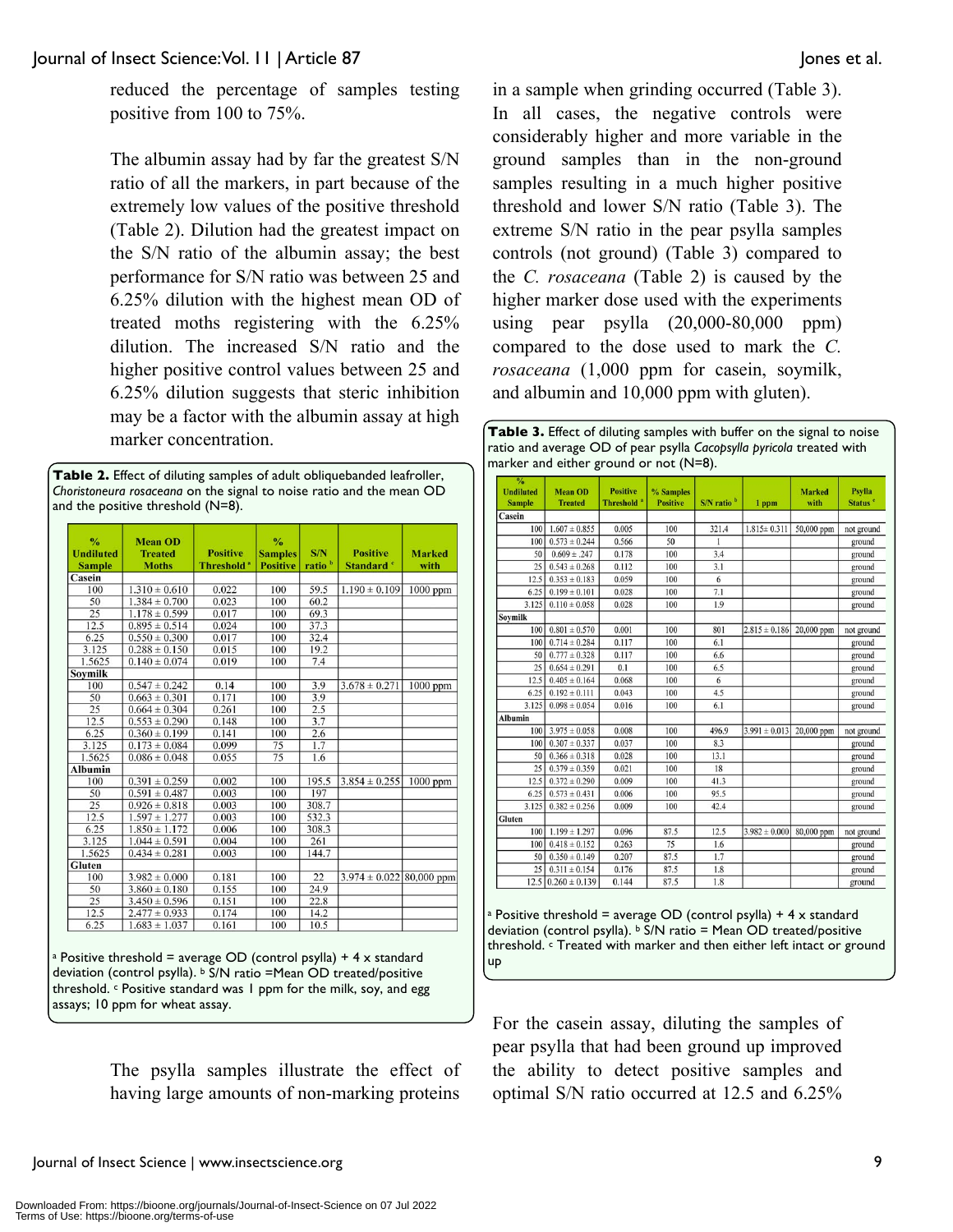of the original sample strength, however, the gains were relatively modest. The dilution of the soymilk samples had little effect at any of the dilutions tested; as the sample became more dilute, the positive threshold decreased, but so did the signal from the positive samples, making the S/N ratio fairly constant.

Similar to the results seen with *C. rosaceana*, pear psylla marked with casein showed that dilution increased the S/N ratio more than for

| % Marker        | <b>Average Leaf OD</b> | % Psylla Positive |          |          |
|-----------------|------------------------|-------------------|----------|----------|
| <b>Solution</b> | $1$ day                | 5 days            | 1 day    | 5 days   |
| Casein          |                        |                   |          |          |
| 4               | $2.667 \pm 1.442$      | $0.027 \pm 0.022$ | $\theta$ | $\theta$ |
| 2               | $0.847 \pm 0.735$      | $0.015 \pm 0.006$ | 8.3      | 0        |
|                 | $0.243 \pm 0.186$      | $0.016 \pm 0.003$ | $\theta$ | $\theta$ |
| Soymilk         |                        |                   |          |          |
| 8               | $1.854 \pm 0.758$      | $0.076 \pm 0.018$ | 4.2      | 16.7     |
| 4               | $1.291 \pm 1.019$      | $0.118 \pm 0.099$ | $\Omega$ | 8.3      |
| $\overline{2}$  | $0.27 \pm 0.382$       | $0.048 \pm 0.029$ | 4.2      | $\theta$ |
| Albumin         |                        |                   |          |          |
| 2               | $2.668 \pm 0.600$      | $2.952 \pm 0.889$ | 100      | 100      |
|                 | $3.011 \pm 0.841$      | $2.921 \pm 0.903$ | 91.7     | 100      |
| 0.5             | $3.085 \pm 0.802$      | $2.657 \pm 0.622$ | 41.7     | 54.2     |
|                 | 1 day                  | 7 days            | 1 day    | 7 days   |
| 0.25            | $2.619 \pm 0.600$      | $2.056 \pm 0.750$ | 75       | 20.8     |
| 0.125           | $2.119 \pm 0.212$      | $1.473 \pm 0.785$ | 54.2     | 37.5     |
| 0.0625          | $1.654 \pm 0.405$      | $0.325 \pm 0.308$ | 37.5     | 16.7     |

any of the other marker proteins (Table 3). Part of this was the result of decreased positive thresholds, but at the same time the signal from the positive psylla controls increased as the dilution increased. Optimal concentrations were between 3.125 and 12.5% of the original sample strength.

The gluten assay was the least sensitive to sample dilution with psylla samples marked with gluten. For dilutions between 50 to 12.5%, the S/N ratio remained between 1.6 and 1.8; the positive threshold decreased in the same ratio as the decrease in the signal from the positive psylla (Table 3). In contrast to the other markers, the gluten-marked psylla were never marked at 100%, regardless of the dilution. However, the percentage marking was similar across all dilutions. This suggests that while the sample could be diluted to allow more evaluations of a particular sample (e.g. for challenging the same sample with the different antibodies to detect multiple marks on a single specimen), it would not be an effective strategy to improve sensitivity of the assay.

#### **Effect of concentration on residual marking**

Lowering the milk concentration applied to leaves resulted in lower leaf OD and reduced the ability of the psylla to acquire the mark by walking over a dried residue (Table 4). None of the psylla placed on the leaves that had been dipped in 1 or 4% milk solution acquired enough of the marker to read positive for either sampling day. Two insects (8.3%) placed on the leaves dipped in the 2% solution one day after treatment scored positive, but none placed on leaves collected five days after treatment tested positive.

Leaves dipped into soymilk solutions showed a pattern similar to the milk dipped leaves, where the marker was easily detectable on leaves dipped in the two highest concentrations on day one, but only two leaves read positive (in the 4% solution treatment) five days after treatment (Table 4). Psylla showed a very low percentage marking, particularly in the 2 and 4% treatments.

Psylla placed on leaves dipped in egg white solutions were marked at a much higher rate than those placed on either the milk or soymilk residues. In the initial set of concentrations, all leaves were highly positive, even 5 days after treatment (Table 4). In the 1 and 2% solution treatments, >90% of the insects were able to acquire the mark on both days. However, at the 0.5% rate, marking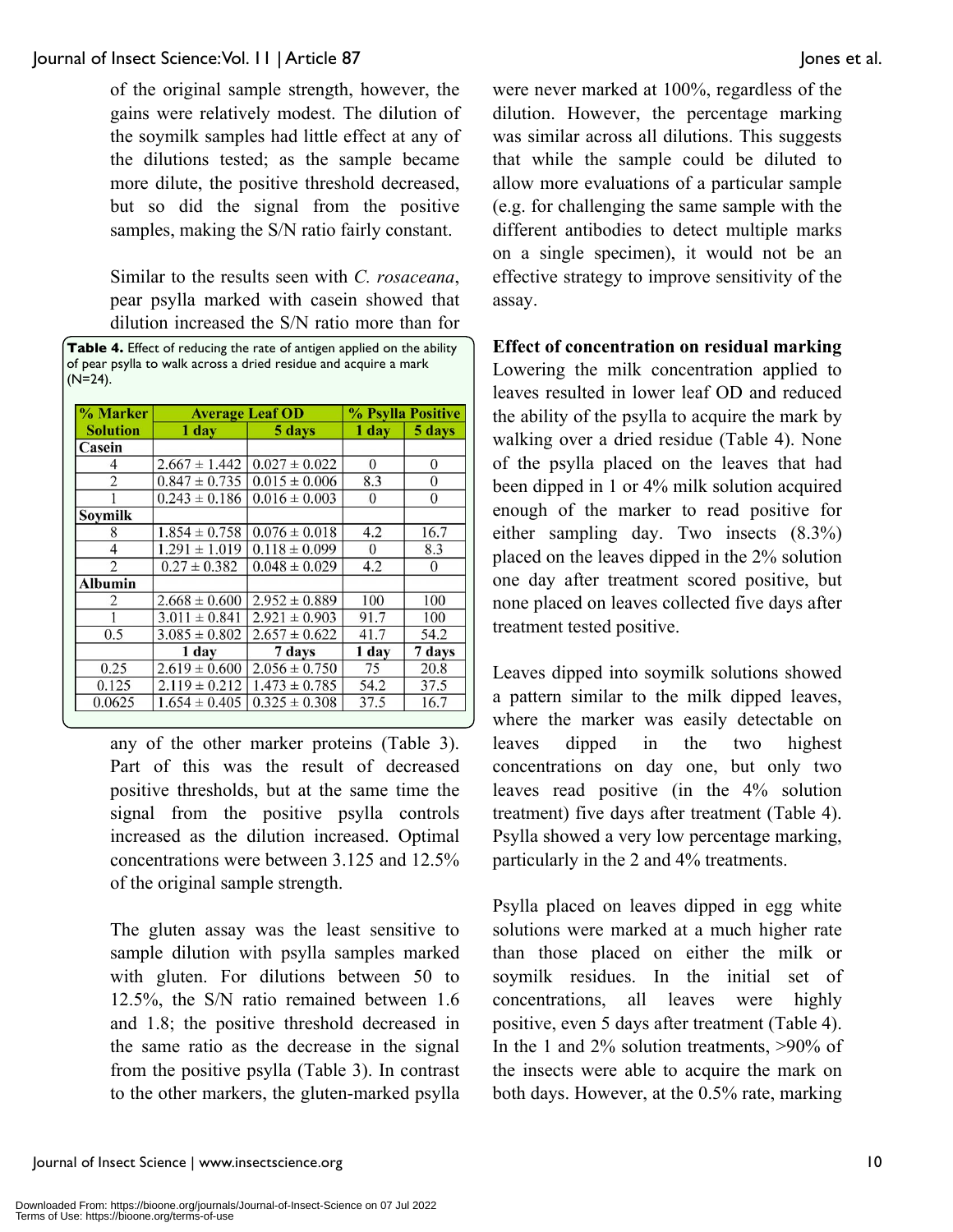increase slightly from the one-day-old residue to the five-day-old residue. In the second set

| Table 5. Evaluation of the ability of different spray adjuvants to |
|--------------------------------------------------------------------|
| wet codling moth Cydia pomonella adults when applied as 2 µl       |
| droplets to the wing.                                              |

| <b>Adjuvant Tested</b>                       | <b>Classification</b>   | <b>Rate Tested</b><br>(ppm) | <b>Spreading</b><br>in 30 sec | <b>Spreading</b><br>in 5 min |
|----------------------------------------------|-------------------------|-----------------------------|-------------------------------|------------------------------|
|                                              | organosilicone          |                             |                               |                              |
| Silwet L-77 <sup>a</sup>                     | surfactant              | 500                         | yes                           | yes                          |
|                                              |                         | 250                         | yes                           | yes                          |
|                                              |                         | 125                         | yes                           | yes                          |
|                                              |                         | 62                          | none                          | slight                       |
|                                              |                         | 31                          | none                          | none                         |
| Sylgard 309 <sup>b</sup>                     | silicone surfactant     | 2500                        | yes                           | yes                          |
|                                              |                         | 1250                        | yes                           | yes                          |
|                                              |                         | 625                         | yes                           | yes                          |
|                                              |                         | 312.5                       | yes                           | yes                          |
|                                              |                         | 156                         | yes                           | yes                          |
|                                              |                         | 78                          | yes                           | yes                          |
|                                              |                         | 39                          | none                          | none                         |
| $R-11b$                                      | surfactant              | 500                         | slight                        | yes                          |
|                                              |                         | 375                         | slight                        | slight                       |
| Tween-20 °                                   | non-ionic<br>detergent  | 500                         | none                          | none                         |
| Latron B-1956 $d$                            | surfactant/sticker      | 150                         | none                          | none                         |
| Regulaid <sup>e</sup>                        | non-ionic<br>surfactant | 1250                        | none                          | none                         |
| Regard <sup>b</sup>                          | sticker/extender        | 500                         | none                          | none                         |
| Nufilm 17 <sup>f</sup>                       | sticker/extender        | 500                         | none                          | none                         |
| Nufilm-P <sup>f</sup>                        | sticker                 | 500                         | none                          | none                         |
| Orchex 796<br>Horticultural Oil <sup>8</sup> | surfactant/sticker      | 5000                        | none                          | none                         |
| Raynox <sup>h</sup>                          | sunburn<br>protectant   | 500                         | none                          | none                         |
| Crocker's Fish Oil                           | surfactant/sticker      | 500                         | none                          | none                         |

<sup>a</sup> Helena Chemical Co. <sup>b</sup> Wilbur-Ellis Co. <sup>e</sup> Kalo, Inc. <sup>f</sup> Miller Chemical and Fertilizer Corp. g Calumet Specialty Products Partners. h Pace International, LLC. i Crocker's Fish Oil, Inc.

> of concentrations the marking of the leaves was initially high and, even after aging seven days in the field, was high enough to mark psylla at the 0.0625% concentration at the same rate as the 8% solution of soymilk marker.

#### **Spray adjuvant effects**

The initial survey showed only three of the twelve spray adjuvants had the ability to wet the insect cuticle within five minutes (Table 5). The silicon surfactants Silwet L-77 and Sylgard 309 allowed the water to quickly spread within 30 s, and R-11 showed a slight spreading (Table 5). In the dilution series, Silwet<sup>®</sup> L-77 would cause wetting within 30 s down to 125 ppm, but below that level wetting was greatly reduced. Sylgard 309 was

effective down to 78 ppm, but not below that level. The R-11 surfactant showed no wetting below 375 ppm.

Evaluation of the effect of the three spray adjuvants on the ELISA reaction showed that the addition of the R11 adjuvant always caused significant depression of OD compared to the control; the differences typically decreased as concentration of antigen increased, except in the egg assay (Figure 2, Table 3). Sylgard® 309 at 80 ppm resulted in significant reductions in OD at low antigen



**Figure 2.** The effect of adding Silwet L-77, Sylgard 309, or R11 on OD at five different concentrations. (A) Albumin assay, (B) Casein assay, (C) Soymilk assay. Bars represent mean differences between antigen only (control) and antigen + adjuvant treatments; error bars represent 99% confidence intervals of the differences; all differences are significant at  $\alpha$  = 0.05 (corrected for the number of comparisons) except those marked with *ns*. High quality figures are available online

concentrations for the albumin and soymilk assays, but had no significant effect on the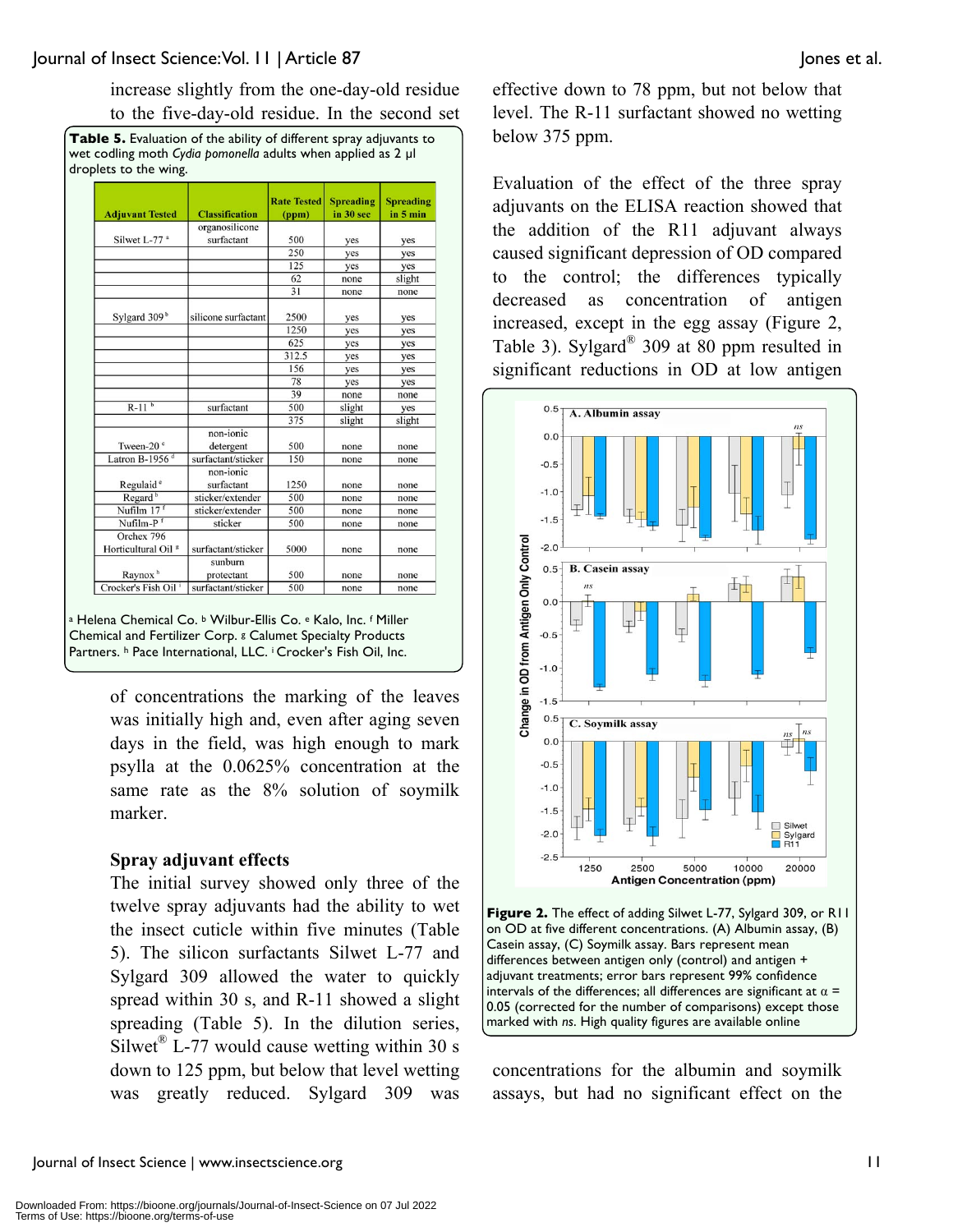casein assay at any antigen concentration. In fact, Sylgard® significantly increased the OD at the top 3 casein antigen concentrations. The gluten wheat assay performed similar to the casein assay with only the top concentration showing a statistically significant depression in OD of  $\approx 0.4$  OD units. The albumin assay was most sensitive to Sylgard, with all antigen concentrations except for the highest showing significant reductions in OD. The Silwet L-77 treatment caused significant reductions in OD at the lower two antigen concentrations in all assays, but at the highest concentrations for the soymilk, casein, and gluten antigens there were no significant reductions in OD. In the albumin assay, Silwet L-77 always caused significant depression in the OD.

|                                       | Tangle-Trap          | Tangle-Trap               |                      |                            |                   |
|---------------------------------------|----------------------|---------------------------|----------------------|----------------------------|-------------------|
|                                       | <b>Insect Trap</b>   | Liquid Insect             | <b>Stickem</b>       | <b>Olson Insect</b>        |                   |
| <b>Assay</b>                          | Coating <sup>a</sup> | Trap Coating <sup>a</sup> | Special <sup>b</sup> | Trap Adhesive <sup>c</sup> | None (controls)   |
| <b>Negative Controls</b> <sup>d</sup> |                      |                           |                      |                            |                   |
| Milk                                  | $0.036 \pm 0.023$    | $0.034 \pm 0.013$         | $0.029 \pm 0.010$    | $0.024 \pm 0.007$          | $0.034 \pm 0.013$ |
| Egg                                   | $0.003 \pm 0.001$    | $0.003 \pm 0.001$         | $0.003 \pm 0.001$    | $0.008 \pm 0.010$          | $0.009 \pm 0.003$ |
| Sov                                   | $0.007 \pm 0.002$    | $0.027 \pm 0.011$         | $0.010 \pm 0.005$    | $0.009 \pm 0.004$          | $0.003 \pm 0.002$ |
| Wheat                                 | $0.004 \pm 0.002$    | $0.010 \pm 0.004$         | $0.005 \pm 0.001$    | $0.004 \pm 0.001$          | $0.007 \pm 0.004$ |
| <b>Positive Controls °</b>            |                      |                           |                      |                            |                   |
| Milk                                  | $1.479* \pm 0.143$   | $1.474* \pm 0.143$        | $1.394* \pm 0.230$   | $1.329* \pm 0.354$         | $2.417 \pm 0.051$ |
| Egg                                   | $2.415 \pm 0.381$    | $2.287 \pm 0.494$         | $2.585 \pm 0.143$    | $2.721* \pm 0.151$         | $2.116 \pm 0.067$ |
| Soy                                   | $0.722* \pm 0.130$   | $0.773* \pm 0.262$        | $0.566* \pm 0.264$   | $0.442* \pm 0.223$         | $1.997 \pm 0.044$ |
| Wheat                                 | $2.838 \pm 0.186$    | $3.382 \pm 0.513$         | $2.942 \pm 0.084$    | $3.051 \pm 0.401$          | $3.282 \pm 0.448$ |
|                                       |                      |                           |                      |                            |                   |

are the adhesive sample with no antigen added. All values are mean  $\pm$  SEM.  $\text{e}$  Positive controls are the adhesive sample with antigen added. All values are mean  $\pm$  SEM  $^*$ Indicates values in a row that are significantly different from the control using Dunnett's test at  $\alpha = 0.01$ .

#### **Effect of trapping adhesives**

The effect of adhesives used on traps varied depending on the assay. In the no antigen adhesive treatments, none of the adhesives resulted in significantly higher OD values for any of the assays (Table 6). In contrast, in the positive antigen adhesive treatments, the OD was significantly reduced for casein and soymilk compared to the no adhesive positive treatments (Table 6). In the casein assay, the reductions were similar among the adhesives and varied from 38 to 45% of the no adhesive positive treatments. The reductions were roughly twice as large with the soymilk assay, where they varied from 61 to 78% of the no adhesive positive controls. In the egg assay, the Olson Insect Trap Adhesive resulted in an OD significantly higher than the positive controls, but a lack of increase in the negative controls (no egg present) indicates that this not a result of the adhesive itself testing positive.

#### **Discussion**

In many respects, the studies reported herein are similar to optimization studies of ELISA protocols in many different fields (Crowther

> 2001; Anonymous 2010). However, while guidance from ELISA optimization studies in other fields is valuable, that guidance is not always directly applicable to the specific assays used in immunomarking. In addition, use of these marking systems in the field has a different set of problems associated with them than laboratory-based clinical ELISA or mark-release-recapture studies (Jones et al. 2006; Horton et al. 2009; Hagler and

Jones 2010).

The present study shows that the microplate surface treatments are an important component for immunomarking studies. While untreated microplates can be used for the soymilk or casein assays, surface treated microplates are crucial for sensitivity in the casein and gluten assays. This study only examined microplates from Nalgene-Nunc, but microplates from four other manufacturers were evaluated with similar results. An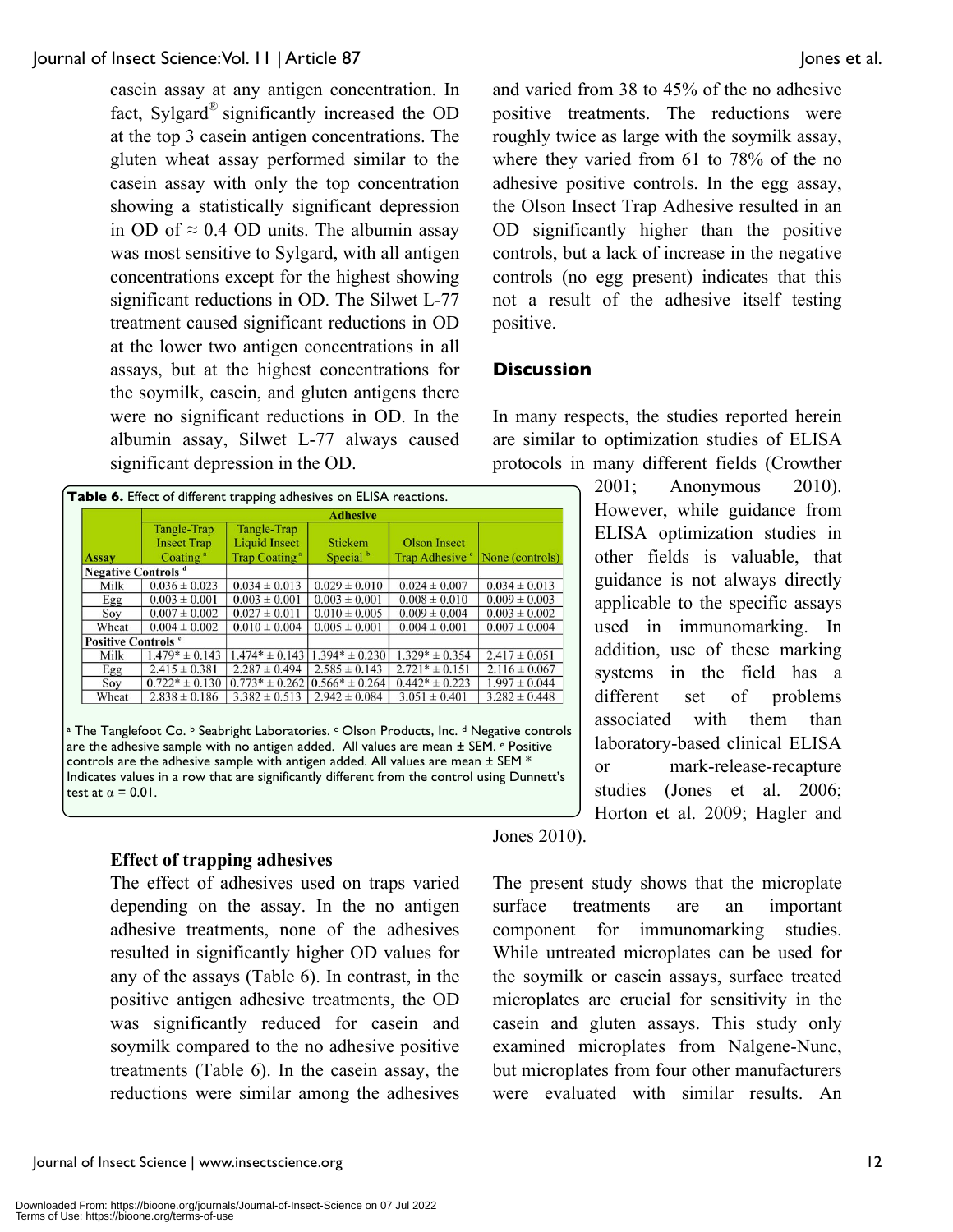important concern is the variability between different batches of microplates (of the same type) from the manufacturer. When buying microplates, they can be either certified or uncertified, with the difference being that certified plates are sub-sampled for performance before packing and shipping (untreated plates are not available as certified). Our results suggest that the extra cost of certified plates (even if a special surface is thus used, as for soymilk or albumin) may be well worth the initial higher initial cost; multiple cases of plates (from different manufactures) over the past four years that had substandard performance and that needed to be returned support the worth of extra expenditure on certified plates. The relatively high labor cost to run the assays, as well as the loss of sample and time, outweighs the small difference in microplate cost.

The ability to dilute a sample and still obtain an accurate assessment of marking is a big factor when samples have large amounts of non-specific proteins that reduce the detectability of the marker through competitive inhibition. This problem is particularly severe when whole body homogenates are used; the same samples that are marked when just the surface of the insect is washed, are often classified as unmarked when whole body homogenates are used (Hagler and Jones 2010). Use of dilution may allow some of the same samples to be correctly classified because of greater sensitivity, but results will vary between the different antigen assays and the degree of concentration dependent non-specific binding occurring. In addition to helping mitigate the effects of competitive inhibition, dilution can also reduce the effects of steric inhibition where marker concentrations are high. The egg assay in particular benefitted greatly by dilution of the sample in both test insects. Finally, dilution is also valuable for extending the number of tests that can be run on a single sample, particularly if the experimental design requires the detection of multiple markers.

The dilution series also show the positive threshold (negative control  $OD + 4x$  standard deviation of that control) is extremely low for the albumin assays and that dilution also helps reduce this value (Table 2 and 3). This may prompt concern that the abumin assay might be sensitive to higher rates of false positives. However, there are several mitigating factors that make this less likely than the numbers might indicate. First, there are two negative controls on each plate. The first set of controls is just the extraction buffer with no antigen present and this helps insure that the plate was not inadvertently contaminated; in conjunction with the positive control (antigen + extraction buffer) it signals that the assay was done correctly. The second set of negative controls is the extraction buffer + the sample type (e.g. untreated insects or leaves), that helps limit the importance of low-level non-specific binding associated with the sample organism/object. This second negative control is actually used for calculation of positive threshold to determine if the sample is marked or not. Thus, if the insect species tested has some sort of protein that causes a weak reaction, the positive threshold will reflect this contamination and reduce the likelihood of a false positive. Secondly, use of two wavelengths to measure the OD corrects for sample turbidity or scratches on the plate; this practice also reduces the OD reported and makes the positive threshold appear very low. Third, recent studies have shown ways to improve calculation of positive thresholds if multiple plates are used (Sivakoff et al. 2011), but these may or may not be applicable to a given situation. Perhaps the simplest way to resolve any concerns of falsely classifying a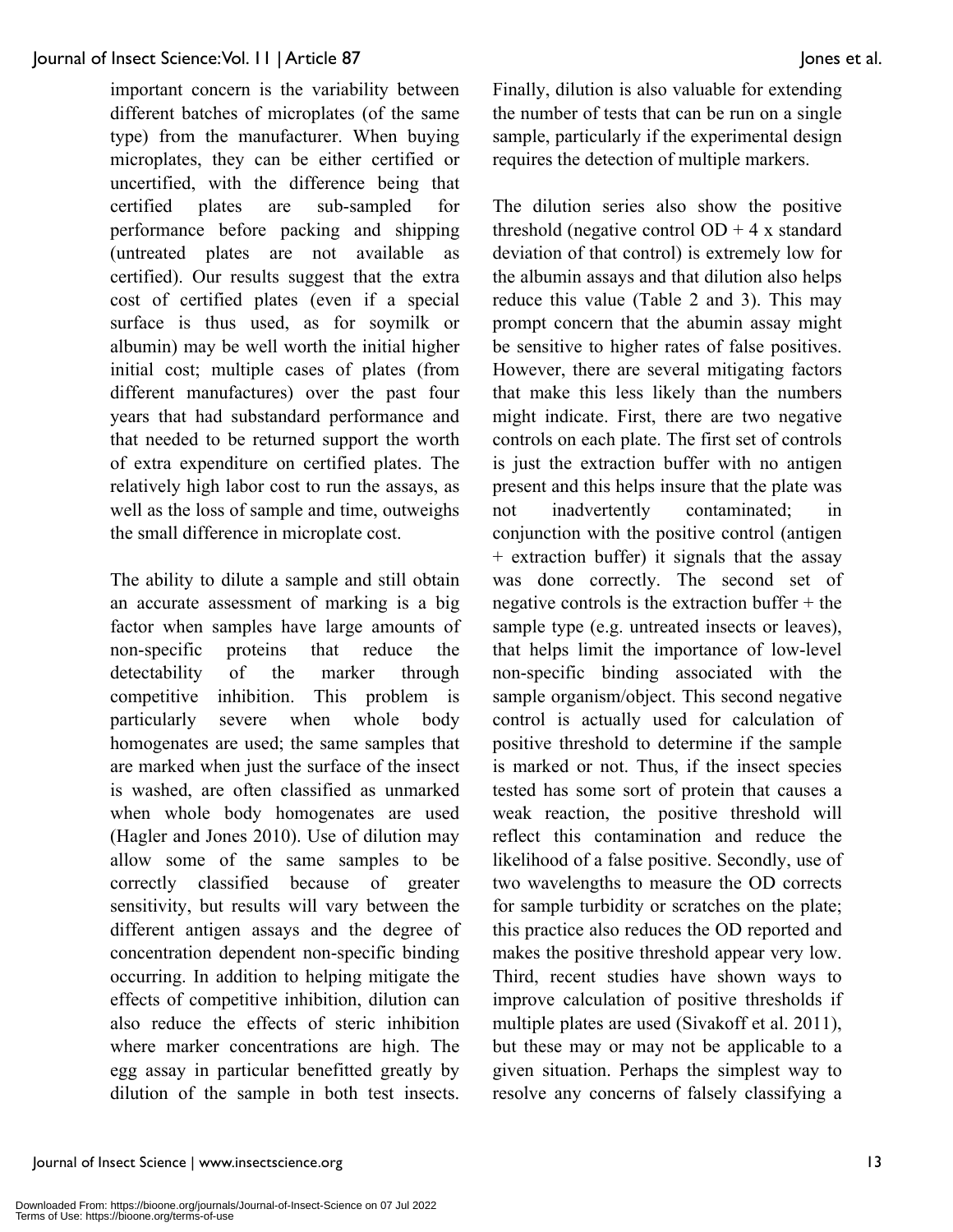sample as positive is to use the lowest reliably detected dose for a given assay as a second positive control and to assume that all OD values less than that are unmarked, regardless of the positive threshold calculated by using the negative controls. The only downside of this is that the number of samples that can be run on a given plate is reduced by the addition of the second positive control.

The concentration of markers applied in the field for optimal marking depends heavily on several factors: (1) the adjuvants used in the spray, (2) the type of marking desired (contact only versus contact  $+$  residual), and (3) the type of trapping adhesives used. In terms of adjuvants, Sylgard 309 at 80 ppm could be used with higher rates of the markers for all of the assays. The data presented here is similar to previous work on apple and citrus where soymilk, albumin, and casein markers applied in the range of 10-20% with full rates of Sylgard 309 (apples) or Silwet L-77 (citrus) did not reduce residual marking (Jones et al. 2006; Boina et al. 2009). However, our results suggest that lower rates of the adjuvant would likely improve ELISA performance at least when the residues have weathered, or if lower rates of marker were used for other reasons.

The type of trapping adhesive is primarily an issue when the casein or soymilk assays are used, and can be at least partially corrected for by increasing the marker concentration. Differential marking can also be at least partially corrected for it in the analysis by using the percent of individuals marked with antigen X trapped inside the area treated with antigen X (e.g. the number of egg marked individuals in egg marked area) as an indicator of marking efficiency (Jones et al. 2006).

Our data also showed that by lowering the

concentration applied, residual marking could be completely eliminated for the casein and soymilk marker systems. However, the egg marker is unsuitable for contact only marking because even at low rates significant marking occurred. The spray adjuvant studies showed that they would also reduce residual marking at low protein concentrations, perhaps enough that low rates of the egg marker combined with Silwet L-77 would eliminate or significantly reduce residual marking, while still marking individuals directly contacted by the spray.

The residual marking data clearly show that the casein and soymilk assays require a higher initial marker concentration to perform similarly to the albumin assay. In the present studies, twenty percent soymilk or milk were typically used as the marker solutions versus 10% for the egg marker; it may be beneficial in certain circumstances to increase the milk and soymilk concentrations to compensate for adhesive effects and to increase the residue if needed. The likely reason for of the difference in residual marking between the albumin assay and the soymilk and casein assays is that the antibodies for soymilk and casein are actually reacting to only a small portion of the crude antigen, whereas the antibody to egg albumin, which makes up virtually all of the material applied (liquid egg whites). For example, milk is composed of  $\approx 3.2\%$  protein and casein is  $\approx 75\%$  of that total. This means that a 20% milk solution is actually only  $\approx 0.5\%$  casein. Unfortunately, pure casein cannot be used in the same manner because it is insoluble in water, and is also more costly.

The gluten assay provides another marker system that is useful in evaluating movement patterns of insects. Wheat is probably best used when a dry marking system is desired because it does not go into solution well;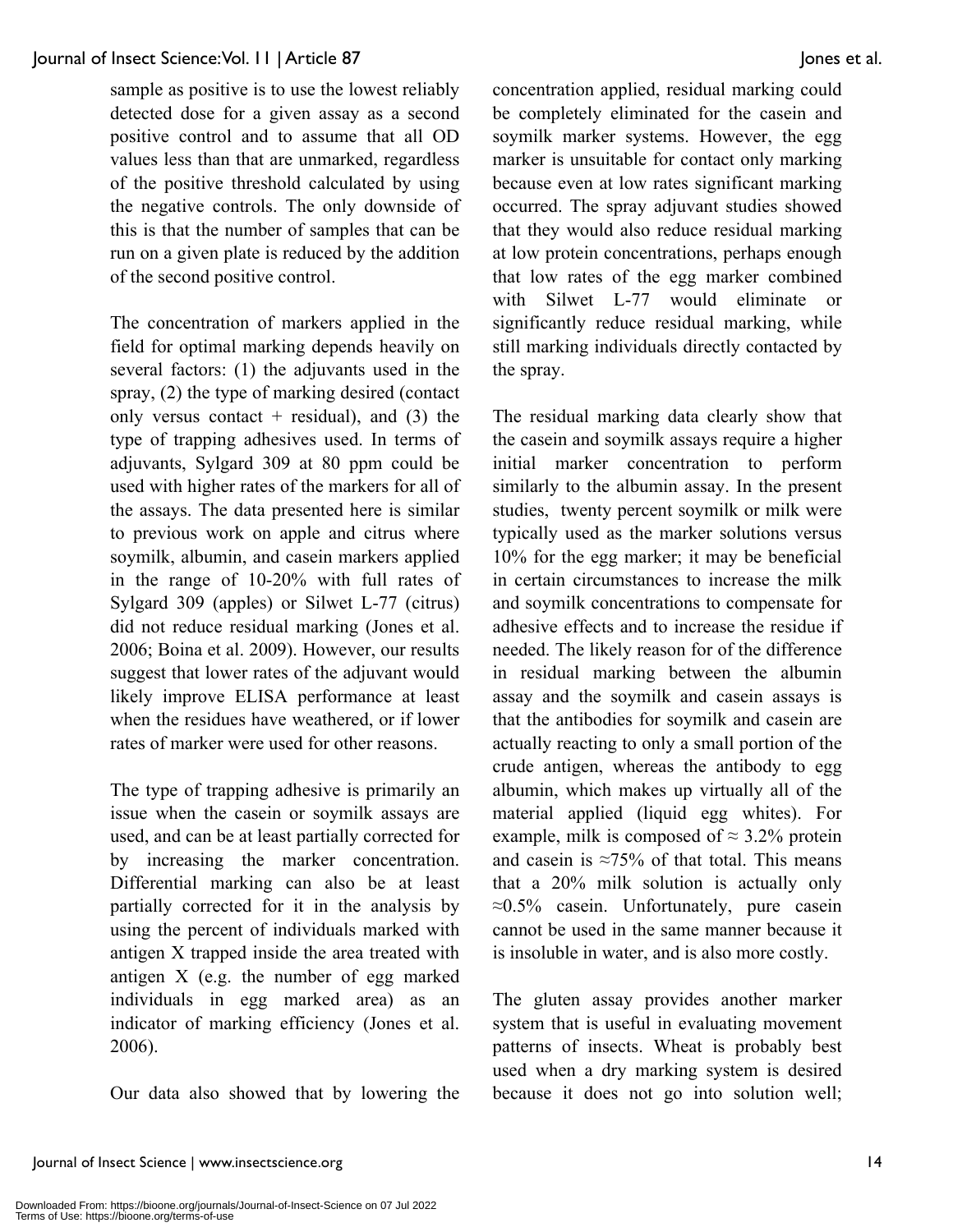instead it acts more as a suspension requiring care when adding it to a liquid spray system. If possible (bearing in mind phytotoxicity concerns), Sylgard 309 should probably be used if wheat is applied as a liquid to help wet the flour particles. The benefit of the wheat system is that its cost per kg is relatively low compared to soy flour or powdered milk, and especially low relative to powdered eggs.

Overall, immunomarking is still one of the few ways to mark wild insects in the normal environment on any meaningful scale. However, there are multiple factors associated with the ELISA reaction that need to be considered when designing a mark-capture study in the field. This study provides information that helps optimize the marking procedure reported previously (Jones et al. 2006). However, our results clearly suggest that the doses used in a particular crop/target insect system need to be established by specific studies because of the differences in surface texture of both the crop and target insect and behavior of the target insect. Depending on the studies being performed, higher concentrations or greater application frequency may allow the user to obtain useful information, but if large areas are being treated, specific residual marking studies should be performed to reduce the costs of experiments.

## **Acknowledgements**

In house reviews and an anonymous reviewer contributed much to the manuscript. This research was funded in part by a grant from the Washington Tree Fruit Research Commission to VPJ.

#### **References**

Anonymous. 2009. *JMP statistics and graphics guide. Version 8.02.* SAS Institute Inc.

Anonymous. 2010. Thermo Fisher Scientific. Nunc Bulletins and Technotes, Thermo Fisher Scientific, Waltham, MA 02454. Available online,

http://www.nuncbrand.com/us/page.aspx?ID= 1229

Basoalto E, Miranda M, Knight AL Fuentes-Contreras E. 2010. Landscape analysis of adult codling moth (Lepidoptera: Tortricidae) distribution and dispersal within typical agroecosystems dominated by apple production in central Chile. *Environmental Entomology* 39(5): 1399-1408.

Boina DR, Meyer WL, Onagbola EO Stelinski LL. 2009. Quantifying dispersal of *Diaphornia citri* (Hemiptera: Psyllidae) by immunomarking and potential impact on unmanaged groves on commercial citrus management. *Environmental entomology* 38(4): 1250-1258.

Crowther JR. 2001. *The ELISA guidebook.*  Humana Press.

Esser P. 1997. Principles in adsorption to polystyrene. Nunc Bulletin. 2008: 1-6 Available online, http://www.nuncbrand.com/us/page.aspx?ID= 1229

Hagler JR, Cohen AC, Dradley-Dunlop D Enriquez FJ. 1992. New approach to mark insects for feeding and dispersal studies. *Environmental Entomology* 21(1): 20-25.